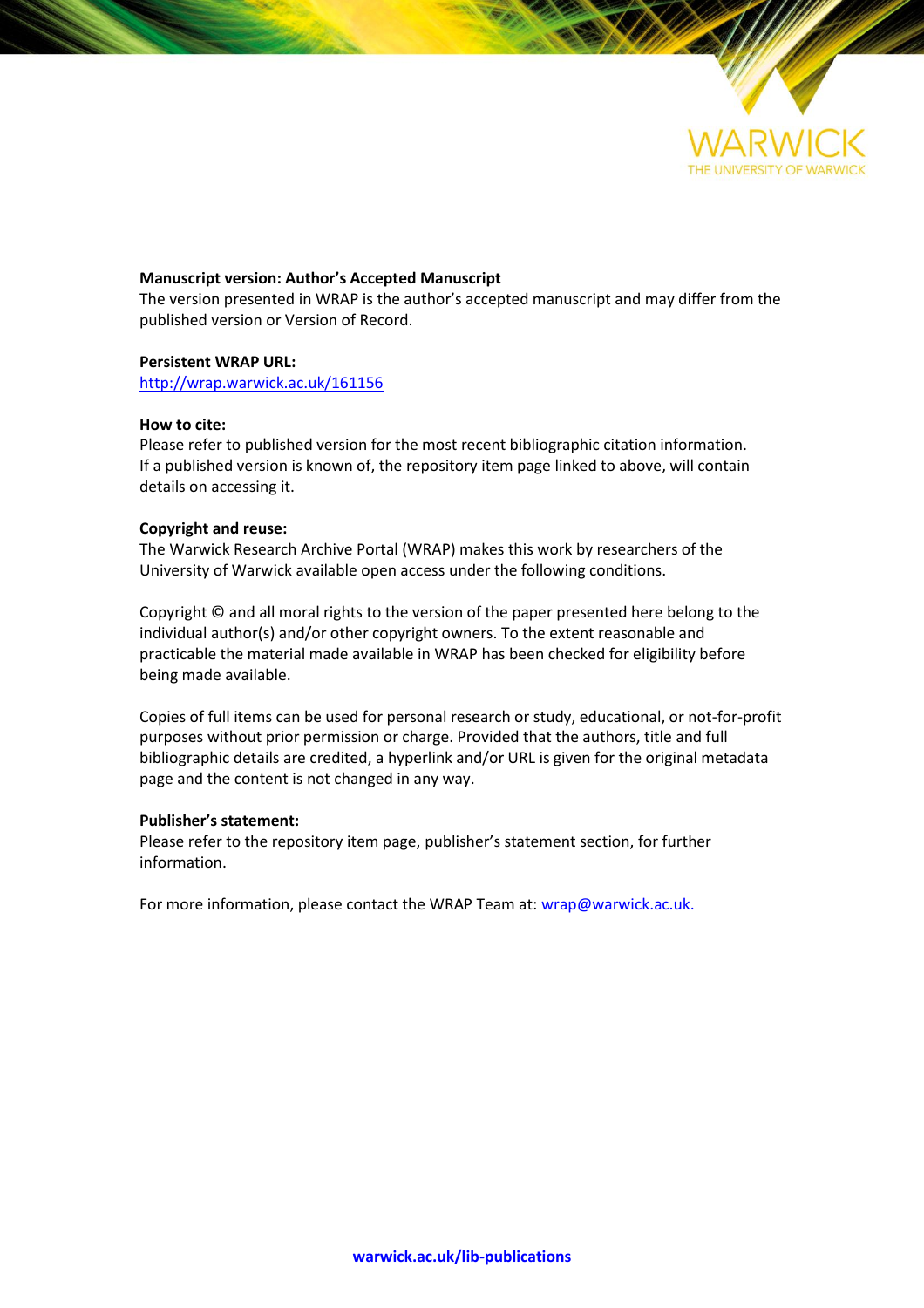# Privacy and Trust in the Internet of Vehicles

Efstathios Zavvos, Enrico H. Gerding, Vahid Yazdanpanah, Carsten Maple, Sebastian Stein, m.c. schraefel

*Abstract*—The Internet of Vehicles aims to fundamentally improve transportation by connecting vehicles, drivers, passengers, and service providers together. Several new services such as parking space identification, platooning and intersection control—to name just a few—are expected to improve traffic congestion, reduce pollution, and improve the efficiency, safety and logistics of transportation. Proposed end-user services, however, make extensive use of private information with little consideration for the impact on users and third parties (those individuals whose information is indirectly involved). This article provides the first comprehensive overview of privacy and trust issues in the Internet of Vehicles at the service level. Various concerns over privacy are formalised into four basic categories: privacy of personal information, trust, consent to provide information, and multi-party privacy. To help analyse services and to facilitate future research, the main relevant end-user services are taxonomised according to voluntary and involuntary information they require and produce. Finally, this work identifies several open research problems and highlights general approaches to address them. These especially relate to measuring the tradeoff between privacy and service functionality, automated consent negotiation, trust towards the IoV and its individual services, and identifying and resolving multi-party privacy conflicts.

*Index Terms*—Privacy, Trust, Internet of Vehicles, IoV, IoT, Connected Vehicles.

### I. INTRODUCTION

THE Internet of Vehicles (IoV) is an emerging field which<br>is generally viewed as an extension of the Internet of<br>Things (I-T) Ill The latter is a slabel actually that are THE Internet of Vehicles (IoV) is an emerging field which Things (IoT) [1]. The latter is a global network that connects smart devices with each other. These devices feature embedded hardware and software that allows them to sense the environment and exchange information, and potentially act upon that information. When these devices include vehicles, this constitutes the IoV, with applications in *Intelligent Transportation*, *Autonomous Logistics*, and *Smart Cities* [2]. The IoV can facilitate services which are likely to change transportation drastically through shared knowledge, potentially addressing a number of issues (e.g. traffic and accident reduction). Compared to traditional Intelligent Transportation Systems (ITSs), the IoV puts extra emphasis on information interaction among entities [3]. In the IoV, vehicles are able

This work was supported by the UK Engineering and Physical Sciences Research Council (EPSRC) through the Trustworthy Autonomous Systems Hub (EP/V00784X/1), the platform grant entitled "AutoTrust: Designing a Human-Centred Trusted, Secure, Intelligent and Usable Internet of Vehicles" (EP/R029563/1), and a Turing AI Fellowship (EP/V022067/1).

Efstathios Zavvos was with the Agents, Interaction and Complexity (AIC) group at the University of Southampton, United Kingdom during this research, and is currently with VLTN BV.

Enrico H. Gerding, Vahid Yazdanpanah, Sebastian Stein and m.c. schraefel are with the Agents, Interaction and Complexity (AIC) group at the University of Southampton, United Kingdom.

Carsten Maple is with the Warwick Manufacturing Group (WMG), The University of Warwick, United Kingdom.

to communicate extensively using vehicle-to-vehicle (V2V), vehicle-to-road (V2R), vehicle-to-human (V2H), vehicle-toinfrastructure (V2I) and vehicle-to-sensor (V2S) connectivity by employing various wireless communication technologies [4]. Apart from these, human-to-human (H2H) interactions through the IoV—and the human component in general become increasingly important as services evolve.

Of course, services should focus on improving physical safety, convenience, and the cost of transportation [4]–[6]. The highly distributed nature of the IoV, however, also demands that services need to be aware of—and capable of embedding—privacy concerns. At the same time, privacy preservation is in conflict with the usability of information [7]. A *human-centred* perspective will ensure the safe delivery of services *while protecting the privacy of personal information* [8]. Thus we are focusing on the people using the services whether of the vehicles themselves or the services hosted within the context of the vehicle. Setting practical benefits aside, privacy-awareness can further help users who are reluctant to share information trust the IoV and its services.

Although security, privacy, and trust at a vehicle network level have been explored to some extent in [9]–[12], privacy and trust at the service level remain nebulous. Proposed IoV services from the literature (see Section IV) utilise personal information (e.g. location, behavioural patterns, videos), which may additionally include involuntary information about third parties (e.g. images of pedestrians or private properties). Such improvident information sharing can lead to breaches in users' and non-users' privacy. Furthermore, access to information through the IoV raises additional concerns, such as whether the IoV can be used as a means to monitor people's activities. Privacy, however, can be a convoluted issue, because minimising information exchange can have negative impact on services and trust in some cases, making it difficult to demonstrate that service providers—and the IoV—are trustworthy.

Against this background, this work is the first to provide a comprehensive overview of privacy concerns at the level of *end-user services* in the IoV. We group these into four categories, namely privacy of personal information, trust, consent to provide information, and multi-party privacy. Other privacy issues, e.g. protecting data from unauthorised access, are related but outside the scope of this work. To discuss these concerns, we make the following contributions. First, we present a taxonomy of IoV services with regard to the privacysensitive information they involve. The Organisation for Economic Cooperation and Development (OECD) distinguishes between information based on its origin [13]. Accordingly, we document information provided to the service voluntarily (such as location, destination and images), and involuntary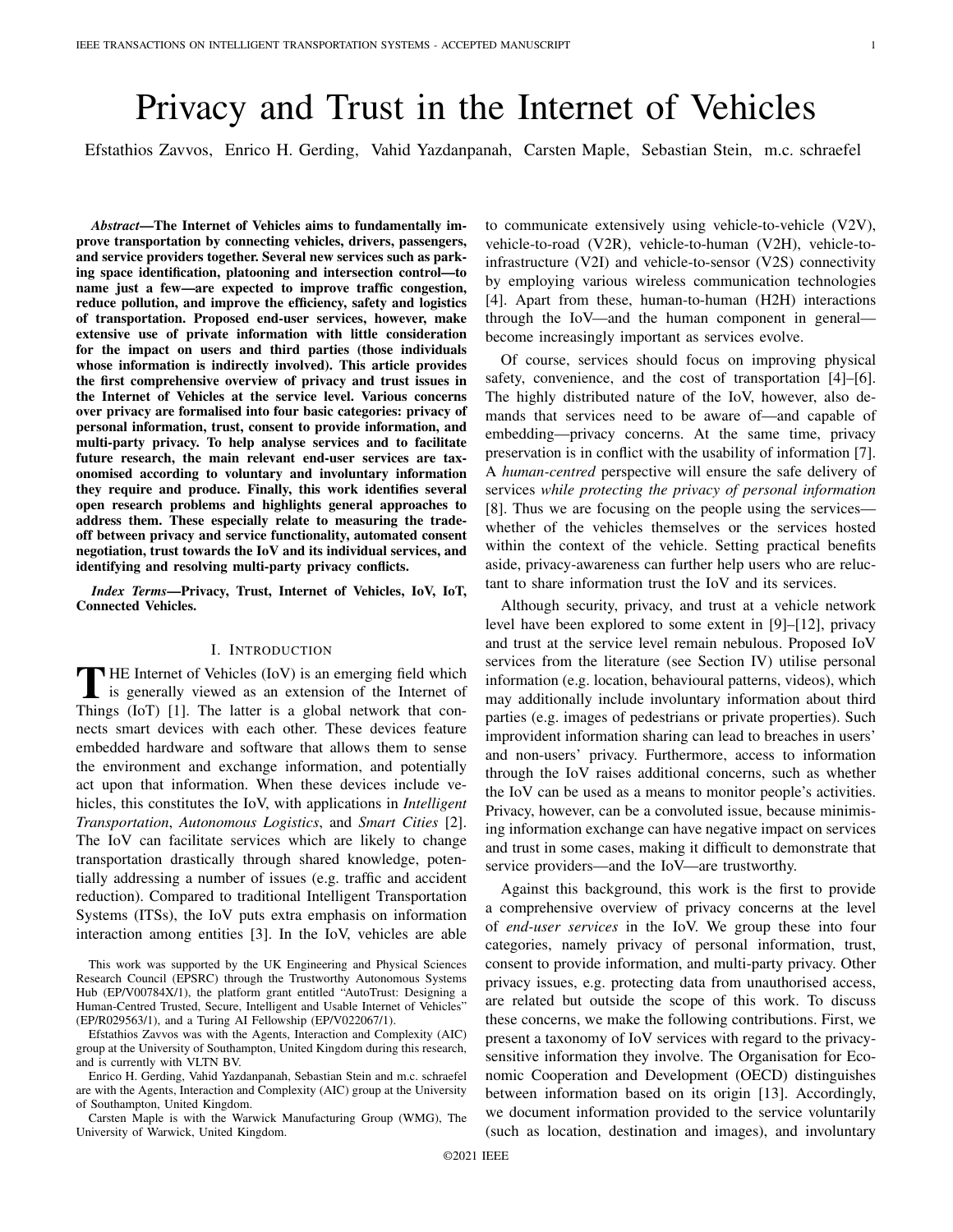information which others can obtain through observation or inference. Following this, we identify the major research challenges regarding privacy and trust in the Internet of Vehicles, present open problems and discuss potential solutions.

In the remainder of this paper, Section II provides a highlevel analysis of fundamental IoV concepts. In Section III, privacy concerns in the IoV are formalised. Then, Section IV documents IoV services according to the personal information they involve, and discusses services extensively. Next, Section V discusses the research challenges on privacy and trust in the IoV explicitly, together with potential solutions. Finally, Section VI summarises the findings and highlights future steps.

### II. BACKGROUND

Early work on the IoV focuses on communication constraints that the flux in the topology of vehicle-to-anything (V2X) communications imposes. Hence, it is mainly concerned with Vehicular Ad-hoc NETworks (VANETs) (see [2]–[6], [14],  $[15]$  and routing protocols (see  $[3]$ ,  $[5]$ ,  $[14]$ ). In short, VANETs achieve Peer-to-Peer (P2P) communication by turning every participating vehicle into a router that helps forward messages. Nodes in VANETs self organise, but this imposes inherent limitations. For example, there is no cooperation among nodes in VANETs and this can make it difficult to integrate many computing paradigms which advanced IoV services require [15]. However, transitioning from VANETs to the IoV is not straightforward. Various architectures have been proposed for the IoV (e.g. see [16]). For example, [4] note that a vehicle cloud can help address the IoV's global character, whereas [17] argue that fog computing can solve the latency problems associated with cloud computing, and to instil the required location awareness. Recent research thus considers both clouds (e.g. [18] and [19]), and decentralised fog/edge paradigms (e.g. [20], [21], and [15]). Fog computing pushes intelligence towards the local area network, processing data in fog nodes. Edge computing pushes intelligence, processing, and communication further away from the cloud towards the edge devices connected to fog nodes (e.g. vehicles, phones) [17]. Furthermore, [21]–[23] consider social relationships in the IoV (SIoV), and [24] probes further into cognition and context awareness. Thus, achieving advanced services entails an array of challenges, which span across hardware specifications, communication protocols and network architecture, handling big data, standardisation, security and privacy, and service models among others [2], [3], [5], [14], [25]. Of these, this work is concerned with user privacy as well as with trust.

An in-depth analysis of architecture is beyond the scope of this work, but a short summary will follow to help understand how services build upon IoV infrastructure. Fundamental layers are summarised in Table I. In the IoT, [26] introduced the perception layer, the network layer and the application layer. Early IoV archetypes use a similar architecture and recent examples add several layers on top assuming TCP/IP networking (e.g. [18]–[21], [24]). It is argued, however, in [27] that the TCP/IP protocol is not sufficiently mobile for the IoV. Based on the concept of Content-Centric Networking, nodes express interests and data is communicated according

to interest labels instead of IPs. Interestingly this is found to improve performance compared to using the TCP/IP protocol.

TABLE I FUNDAMENTAL IOV LAYERS AND COMPONENTS

| <b>IoV</b> Layer | Components                                                                                                                                                                                                |
|------------------|-----------------------------------------------------------------------------------------------------------------------------------------------------------------------------------------------------------|
| Perception       | All the sensors and hardware necessary to perceive the<br>road and objects, establish vehicle position and so on.<br>E.g. RADAR, LIDAR, temperature sensor etc.                                           |
| <b>Network</b>   | Hardware infrastructure, ad-hoc networks and commu-<br>nication protocols. E.g. LTE, WiFi, DSRC, RFID, On-<br>Board Units (OBUs), Application Units (AUs), Road-<br>Side Units (RSUs) [3], [5], [6], [14] |
| Application      | Collection of tools needed for information storage, anal-<br>ysis and decision-making, as well as the infrastructure<br>needed to accommodate them.                                                       |

In short, built on top of the perception layer, the network layer accommodates the different modes of communication (V2V, V2I, etc.). Within the vehicle, an On-Board Unit (OBU) communicates information to other entities in the IoV, and an Application Unit (AU) provides services and distributes orders and information using the OBU. Outside the vehicle, RoadSide Units (RSUs) are fixed along the road to preserve coverage and connectivity to all vehicles. The application layer is a collection of tools and infrastructure for information storage/analysis and decision-making built on top of the network layer. Taking advantage of the ample sensory information and networking capabilities, various services for end-users have been proposed for the IoV. Currently, there are no standards to be used across services; each approach considers different technologies and service concepts or models. However, it is generally agreed that the IoV aims to address major societal needs: (1) improving the vehicles' and passengers' safety, and (2) improving the convenience and cost of transportation. For example, [5] distinguish between safety services and user applications (e.g. value-added services), whereas [14] identify safety (e.g. collision avoidance), transport efficiency (e.g. realtime traffic monitoring), and infotainment (e.g. gas station information). In [2], services are classified into safe driving, traffic control, convenience, infotainment and others.

However, these classifications offer little insight for discussing privacy concerns in the IoV, because in practice services can be very complicated (see Section IV). To some extent this is due to the complexity of individual services, which often consist of different use cases, and it is often difficult to disentangle these. To a larger degree, however, it is simply because privacy is a dismissed aspect in most approaches. Hence, to enable a robust analysis of challenges regarding user privacy, this work provides a novel classification of proposed services (see Section IV), as well as novel insights into privacy-specific challenges in end-user services (Section V).

On the issue of trust, this is especially prominent when we consider the social aspect of the IoV (SIoV). As [22] point out, the SIoV focuses on the social interaction among vehicles and among drivers. A similar concept for the IoT, SIoT, has been identified in [26] as the convergence of the IoT and social networks. In this view, every object can look for the desired services using its social relationships, querying its friends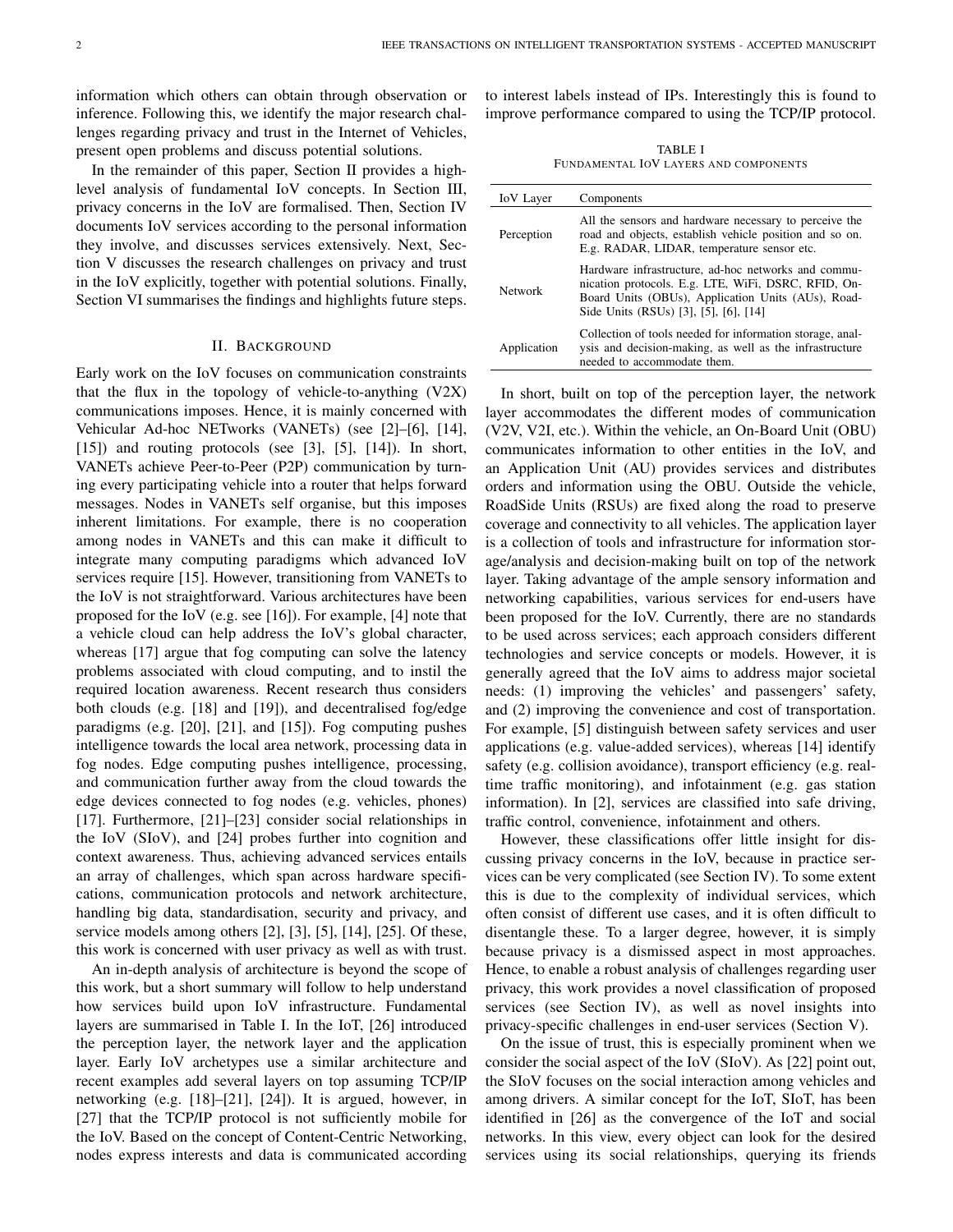and the friends of friends [28]. In the relationship model presented in [21], relationships may not be equally lasting or important. There are de-facto long-term relationships, and short-term relationships that can evolve into long-term ones, with [29] presenting a similar view. Thus, it is important to select the right friends to achieve a satisfactory level of service in the SIoV. However, the changing network topology, constant linkage interruption and unknown network size in the SIoV make node detection difficult, and trust relationship construction very challenging [30]. This exploitation of social relationships can entail several privacy concerns, which [31] explain thoroughly. This topic encompasses the issues of privacy and trust among parties in the IoV (e.g. revealing friendly relationships, revealing personal information to friends), and sometimes results in a trade-off between privacy and trust. Specifically, although more privacy can improve trust in the IoV as a concept, it can hinder trust among parties in certain services. These are discussed further in Section III-B, Sections IV-F, IV-G in the context of vehicle platooning and intelligent intersections respectively. Challenges and solutions for establishing trust are then discussed in Section V-C.

Finally, some believe that components of the IoV need to exhibit context awareness. For example, [24] propose a model for the Cognitive IoV which utilises hierarchical cognitive engines and joint analysis to enhance decision-making and exploit the market potential of the IoV. For all its potential benefits, however, this entails several concerns with regard to the users' privacy. Related to this, Section IV-H discusses that a variety of 'smarter' applications are directed at monitoring and profiling individuals. Furthermore, enhanced intelligence generally requires more information and, hence, less privacy, but the benefits for many services remain unclear. This issue is discussed in more detail in Sections IV-D, IV-G and V-B.

### III. CONCERNS ABOUT PRIVACY AND TRUST IN THE IOV

To realise the envisioned IoV services, various types of information are necessary, including potentially sensitive information such as the location of a vehicle or its destination. It is not difficult to imagine that privacy is intertwined with security when communication networks are considered, and it is a well-established consensus that the IoV will be very vulnerable to a multitude of attacks (e.g. [4], [10], [11], [17], [32]–[34]). Security and privacy are vast topics, and this paper will focus explicitly on privacy in end-user services.

There are a wide range of privacy issues in the IoV which are likely to proliferate due to the IoV's large scale, and due to the need for many services to operate at short time-scales. Existing work, such as [31], categorises concerns according to data types and the kind of privacy that is breached (e.g. privacy of images vs. privacy of behaviour), or focuses on a specific data type such as location data [35]. Whereas our work will also look into data types in the next section, data types are not the only concern and this work considers privacy issues in a more holistic manner. In particular, we identify four major privacy concerns (see also Table II); personal information privacy, multi-party privacy, trust, and consent. Such a categorisation helps put the discussion on privacy

issues in the IoV into perspective. Each of these concerns—if left unaddressed—can harm the credibility of the IoV severely. A more in-depth discussion now follows.

### TABLE II

A SUMMARY OF PRIVACY AND TRUST CONCERNS IN THE IOV. PERSONAL INFORMATION PRIVACY AND MULTI-PARTY PRIVACY ARE DISCUSSED IN SECTION III-A, AND TRUST AND CONSENT TO SHARE INFORMATION ARE DISCUSSED IN SECTION III-B

| Concern                            | Summary                                                                                                                                                                                                                                                                                            |
|------------------------------------|----------------------------------------------------------------------------------------------------------------------------------------------------------------------------------------------------------------------------------------------------------------------------------------------------|
| Personal<br>Information<br>Privacy | Users will need to share personal information. The<br>systematic collection and storage of information poses<br>risks for users, who may become vulnerable to attacks<br>and exploitation. Services should use the minimal infor-<br>mation necessary, but this may harm service quality.          |
| Multi-party<br>Privacy             | There is a significant concern that the privacy of third<br>parties (not users of the service) can be breached with<br>the IoV, to a greater extent than this is possible with<br>typical social networks. Monitoring peoples' activities<br>through the IoV can impact trust in the IoV severely. |
| Trust                              | Trust has many facets in the IoV. Importantly, users need<br>to trust each other and providers, and the IoV itself. Lack<br>of trust can lead to reluctance in sharing information and<br>using services, and can render the IoV undesirable.                                                      |
| Consent to<br>Share<br>Information | Users should consent for their information to be used,<br>but this is difficult to scale for the IoV. Privacy trade-<br>offs are often unclear and constant consent management<br>in real-time can be obtrusive in the IoV.                                                                        |

### *A. Privacy in the IoV*

Providers of end-user services in the IoV need to obtain and process enormous amounts of data [36]. The protection of personal information, at the same time, is a legal requirement in the EU with the General Data Protection Regulation (GDPR) [37], and protecting personal data is emphasised as increasingly important [38]. From the discussion in Section II, it follows that users may need to reveal personal information to service providers or other end-users. One could argue that this is no different from using other Internet services. However, IoV services may collect much more fine-grained data such as route, video feeds, emotional state, and more (see Section IV) in a more continuous manner. The systematic, large-scale collection of information may make exploiting personal information easier and more lucrative, and attackers may find the IoV particularly attractive for launching attacks targeted towards individuals [39], [40]. Furthermore, multiple malware attacks have been performed on various critical vehicle systems including braking systems [40]–[42], key-less entry systems [43], and alert messaging systems [44].

Regarding sharing personal information, [10] stress that the large number and diversity of participating parties—such as vehicle and hardware manufacturers, consumers, service providers, certificate authorities—makes aligning their interests difficult. Furthermore, more security usually means less privacy, thereby drivers may be unwilling to give up their privacy for some perceived security *and* have to worry about their security at the same time. Users may also resist the IoV if they believe they are being monitored. Indeed, our review of proposed services for the IoV in Section IV shows that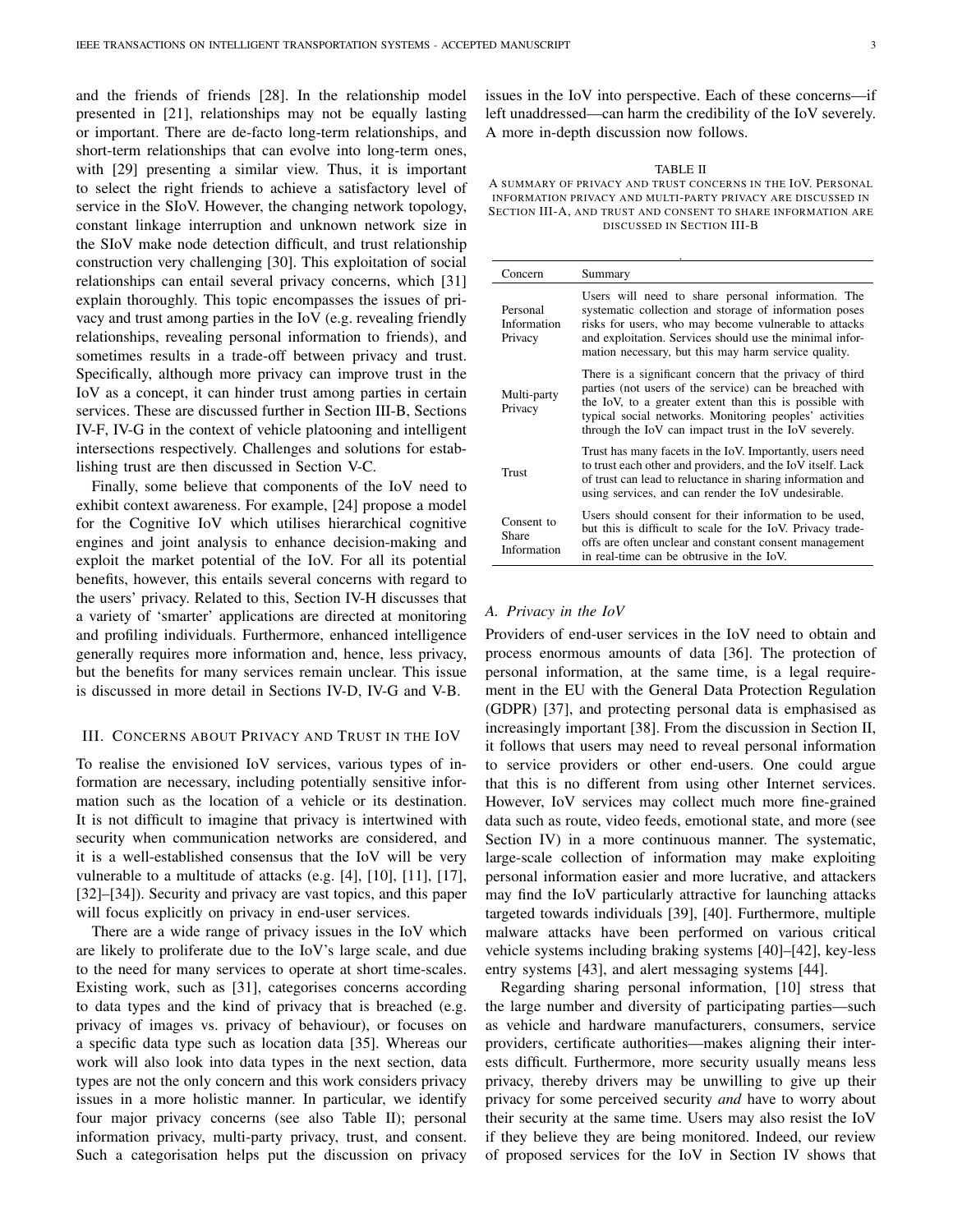consumers may have good reasons to be reluctant. Ideally, services should use the least amount of information necessary to perform the task and/or provide the service effectively, which is a crucial requirement of the GDPR [35]. This is understood in principle, but is very difficult to quantify and communicate to the user, and new approaches are necessary for data-centric privacy in the IoV [1].

A further, pervasive, issue with privacy in the IoV is multiparty privacy. This refers to the privacy of individuals who are not the requesting party of the service and may not even be IoV users at all. As [31] highlight, the fact that users can, knowingly or even unknowingly, share data on other users in the IoV, is a serious concern. In general, the excessive exchange of personal information can result in user privacy breaches. However, it is also possible for personal information of non-users to be revealed or inferred through the interaction among users and/or service providers, without the opportunity to consent. For example, [45] find that many approaches using AI in AUtonomous Vehicles (AUVs)—those vehicles which can operate without intervention by the driver—rely on image processing to train neural networks. The exchange of video recordings per request or images for identifying empty parking spaces may also contain information that breaches the privacy of non-users.

Therefore, we define a "*multi-party privacy conflict*" as the sharing of data from IoV participants that includes information pertaining to other users or non-users. Apart from privacy and consent, multi-party privacy also permeates trust. Even when there are no direct repercussions for sharing personal information, having the impression that the IoV may monitor or access people's activities can render the IoV undesired, and this impression can be reinforced with actual multi-party privacy conflicts. We recognise this as one of the most serious privacy issues in the IoV, since it can lead both end-users and wider society to perceive the IoV as untrustworthy.

### *B. Trust in the IoV*

Trust is an important concern in the IoV with numerous mentions in the literature (e.g. [31], [39], [46], [47]). Ondemand services will likely see unprecedented usage in the IoV. Building trustworthy IoV systems, therefore, can be highly complex due to the large scale of the IoV and the sensitive information many services will require. As discussed in Section II, trust is multifaceted and may include trust among users (e.g. [46]), trust between users and service providers [17], [32], trust between network nodes when propagating information automatically [17], trust during fog orchestration [17], finding trustworthy edge devices to offload computations to [48], as well as the credibility of the IoV concept itself.

Users may avoid utilising the full spectrum of services, focusing on services from trustworthy providers or services which other trusted parties use (e.g. family). Moreover, people may distrust the IoV altogether if they anticipate the risk that their personal information can be exploited. This can remove any incentives users may have to provide the required information for the effective performance of the IoV. Meanwhile, evaluating trustworthiness in the IoV is highly challenging because

it is decentralised [16]. Trust must be handled in real time but networks may be congested in peak hours and reaction time in the IoV is limited. Thus, (1) minimising obscurity in service models, (2) making the intent of information usage clear and legally binding for providers, and (3) employing privacy-bydesign concepts could help protect the privacy of the user, facilitating the process of building trust in the IoV.

In addition to data that is collected willingly for specific purposes, data in the IoV can often be collected when not required and can potentially be stored and reused without the user's consent [31]. Therefore, a significant related issue is consent to share information. Among several obligations the GDPR imposes on software operators and service providers, a key obligation is user consent [33]. The complex granularity in the IoV together with the fleeting character of services, however, obfuscate the matter of making informed consensual decisions. This may even result in exploitation of personal information (e.g. payment info, images, location history, driving habits) and activity monitoring *even with the user's consent*, and may make it easier to inflict physical or psychological harm.

Today, social networks and mobile applications constantly refine privacy control features. However, privacy settings still lack the ability to fine-tune permissions in some cases [49]. Consumers often lack enough information to make privacysensitive decisions, and—even with sufficient information they are likely to trade off long-term privacy for short-term benefits [50]. It is argued further in [50] that users consent to personal data sharing by accepting opaque and inflexible policies which are rarely read, indicating that constant consent requests may be inefficient and obtrusive. These are disconcerting findings as we expect consent-based information sharing to be the core of the IoV design and deployment.

### IV. PERSONAL INFORMATION IN IOV SERVICES

To better understand where privacy concerns arise, this section documents services in the context of the IoV more systematically, based on types of information services involve. Services are then discussed in terms of privacy concerns. In general, we observe that advanced IoV services use more information, and rudimentary services use less. For example, [51] propose a smart helmet for motorcyclists that shows driving information such as speed and navigation information and sends an SMS in case of collision. This requires little personal information, but also does little to take advantage of the IoV's potential. It will become clear in this section that there is a trade-off between privacy and service quality, something also supported by [7]. Thus, it will also be discussed whether the same or a similar service can be acquired using less information.

Broadly, we have identified seven main categories of IoV services. These include: event-driven services, parking space identification, Mobile CrowdSensing (MCS), social networking, vehicle platooning, intelligent intersections, and services that are proposed as monitoring applications. Table IV provides an overview of information usage in IoV services. As shown, services in the IoV generally require some form of unique identification and GPS information. Many services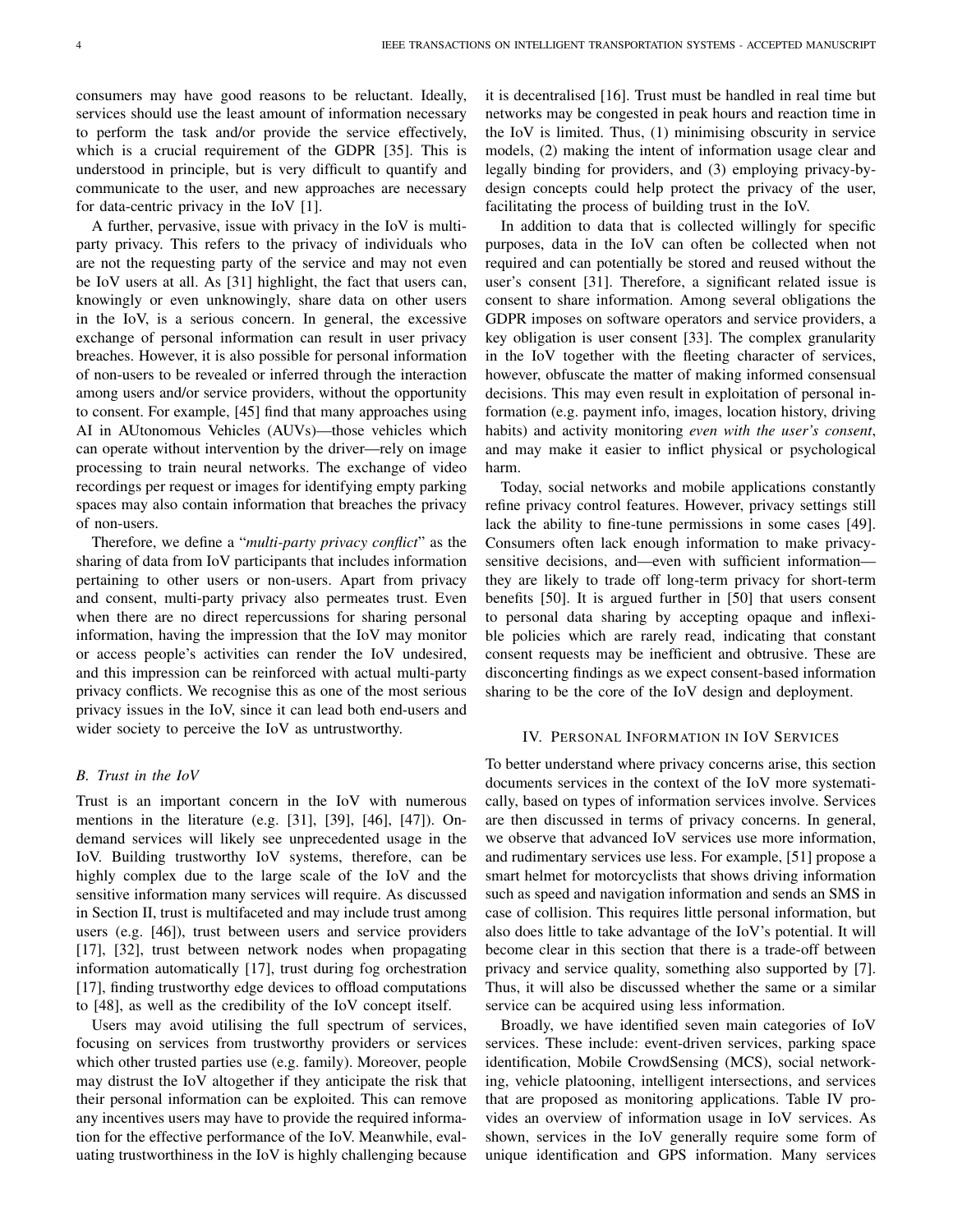additionally require route information and/or multimedia feeds in the form of video, images or sound recordings. Moreover, for most services, it is possible to determine involuntary information on users or third parties, especially information which can identify them and place them at certain locations.

TABLE III INFORMATION GROUPS DOCUMENTED IN THIS STUDY

| Group                           | Explanation                                                                                                                                             |
|---------------------------------|---------------------------------------------------------------------------------------------------------------------------------------------------------|
| ID                              | The information or ability to identify a vehicle, user, or<br>third party uniquely (e.g. name, licence plate, mobile<br>ID, and service account).       |
| <b>GPS</b>                      | Information that can be acquired through a GPS device<br>(geolocation, velocity, direction, and timestamp).                                             |
| Route                           | Information on the vehicle's origin, destination, and the<br>path travelled/to-travel.                                                                  |
| Multimedia<br>feeds             | Video, image, or sound information that can be acquired<br>either through on-board sensors or other devices such<br>as mobile phones.                   |
| Profile                         | Any information that can be used to profile a person.<br>This can include behavioural patterns, driving habits,<br>health records, and emotional state. |
| Interests $\&$<br>Relationships | Information that can reveal a person's interests (exclud-<br>ing destination and route) and/or social relationships.                                    |
| Other                           | Information that is acquired from other sensors that<br>do not fall in the previous categories (e.g. RADAR,<br>LIDAR, ultrasonic).                      |

### *A. Documenting Information in Services*

Information in IoV services may include various types. We group information into seven categories which can compromise privacy. These follow closely information types used in other work [7], [31]. To understand where privacy conflicts can arise, information has been grouped according to common uses and in categories that, in combination, can be dangerous to the user and can be seen in Table III.

Moreover, in Table IV, for each service two items are documented in each information category of Table III. The first is whether the user is required to provide the information voluntarily, indicated with a (•), and essentially refers to 'provided data' as per the OECD's classification [13]. The second is whether it is possible for information to be observed, inferred or obtained in any way, where the subject may not realise the information is being produced/recorded. We consider this involuntary information, indicated with a  $(○)$ , aggregating together OECD's 'observed data', some of 'derived data', and 'inferred data'. These data may concern a vehicle's driver or passengers, or third parties who may even be unaware of the IoV. The provided list does not serve to exhaustively examine proposed services in the IoV but rather to identify and evaluate more general service categories in terms of privacy.

### *B. Event-driven Services*

In [54], the concept of event-driven services is introduced. For example, traffic lights can be switched to red automatically before an ambulance passes through an intersection. The logic is that an ambulance can broadcast event information to fog nodes near its travelling route. Then, fog nodes like cameras receive events and can generate an additional event representing the ambulance observation at intervals. Finally, cameras near crossroads can identify the ambulance via image processing, and an event processing agent can switch the light to red. Event-driven services can be problematic, not only with respect to the privacy of personal information, but also regarding the reliability of services. The authors in [54] recognise that events generated by vehicles can be uncertain, which will affect service quality. In turn, ensuring a certain level of quality requires a large amount of information. Furthermore, eventdriven image processing in every intersection is disconcerting with regard to potential uses and multi-party privacy.

### *C. Parking Space Identification*

In [52], the authors propose a real-time parking space monitoring and guiding system where the user sends a request to park coupled with the GPS information. Then, the service allocates nearby vehicles the task of photographing parking spaces. Images are tagged with location, and the service analyses and stores them. Upon finding a vacant space, the driver is guided towards it. It is arguable that stored images may contain information on parked vehicles and their identification, together with their location and time, and may additionally include information on pedestrians, which can breach multiparty privacy and the privacy of personal information. Systematically storing such information may provide incentive for hacking such a system e.g. to monitor a particular area.

Other approaches attempt to minimise the use of personal information. However, we observe that such methods may hamper the quality of parking space identification. For example, [53] attempt to identify empty parking spaces by using ultrasonic rangefinders instead of imaging. This is much less invasive, but vehicles that carry the sensors still communicate location data to the server. The authors note that an accurate GPS may be more effective in measuring the size of the space, because ultrasonic rangefinders are susceptible to echoes coming from an angle. This highlights that there may be a trade-off between privacy and effectiveness of the service. Furthermore, we note that, while identification is undoubtedly useful, there are alternatives that do not require any information at all, such as parking lots whose availability drivers can already see today. Although this is not as convenient, it could provide inspiration for developing solutions that require less personal data.

### *D. Mobile CrowdSensing*

The mobility in the IoV has inspired services that involve some form of participatory Mobile CrowdSensing (MCS), where users contribute sensory data to help infer information on matters of common interest. It is straightforward to see how such solutions could be deployed under the control of an academic institution, but when it comes to fully deployed commercial applications, these approaches require personal information on several levels. MCS, therefore, yet suffers from the common issue that the incentive for users to provide information is unclear. Even in cases where the user decides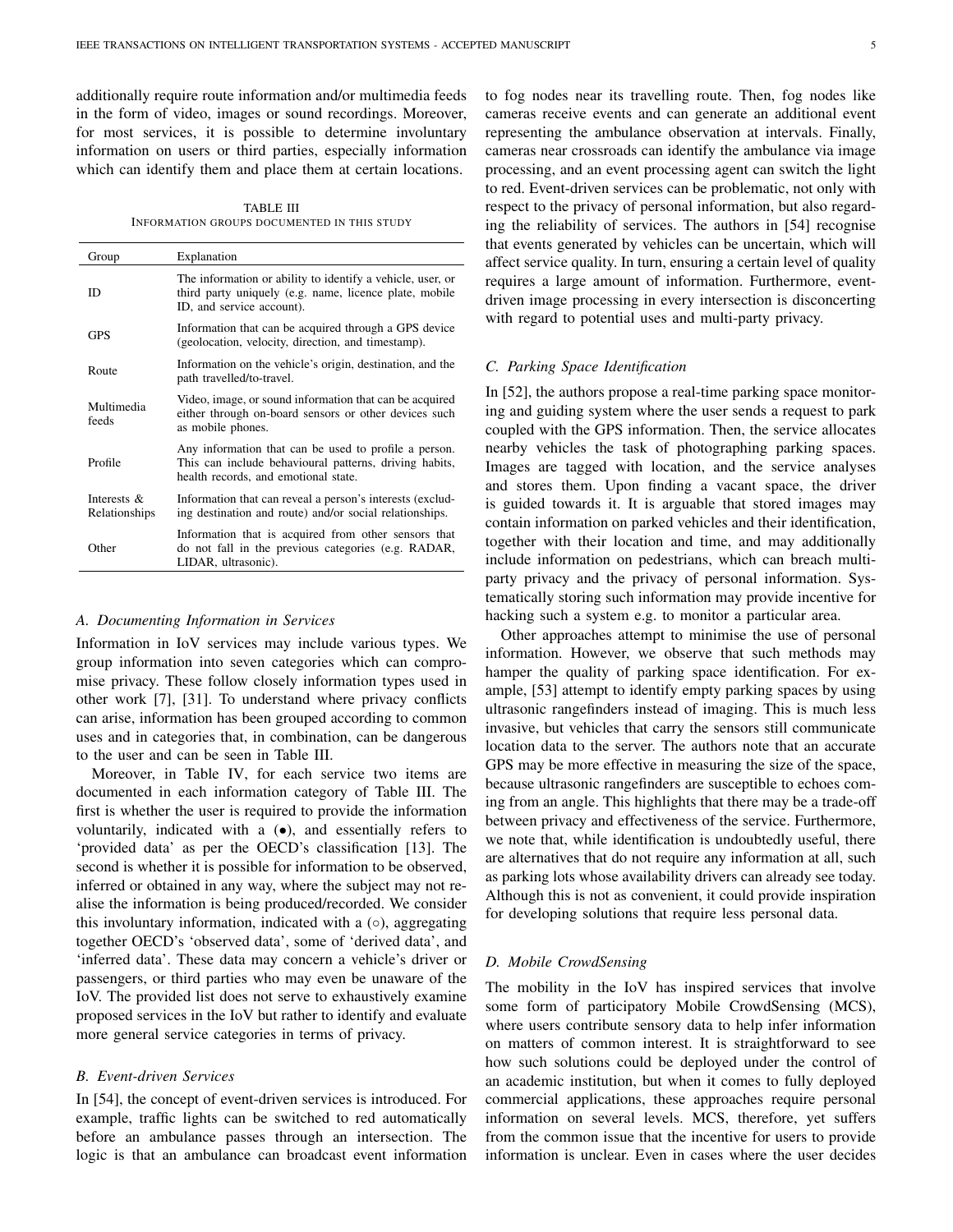#### TABLE IV

AMONG THE LIST OF SURVEYED PUBLICATIONS (COLUMN 1), WE IDENTIFIED IF THEIR PROPOSED IOV SERVICES EXPLOIT PERSONAL INFORMATION. FOR EACH OF THE INFORMATION CATEGORIES IDENTIFIED IN TABLE III, WE DOCUMENT WHETHER INFORMATION PERTAINING TO EACH CATEGORY IS PROVIDED BY THE USER VOLUNTARILY  $(•)$ , INVOLUNTARILY  $(○)$ , OR BOTH  $(○ •)$ .

|                                         | Information       |                   |            |                  |          |                         |       |
|-----------------------------------------|-------------------|-------------------|------------|------------------|----------|-------------------------|-------|
| Publication                             | ID                | <b>GPS</b>        | Route      | Multimedia feeds | Profile  | Interests/Relationships | Other |
| Parking finder [52]                     | $\circ$ $\bullet$ |                   | $\circ$    |                  |          |                         |       |
| Parking finder [53]                     |                   |                   | $\circ$    |                  |          |                         |       |
| Event-driven services [54]              | $\circ\bullet$    |                   | . ∙        |                  |          |                         |       |
| Traffic monitoring [55]                 |                   |                   |            |                  |          |                         |       |
| Traffic monitoring [56]                 |                   |                   |            |                  |          |                         |       |
| Sensing tasks [57], [58]                |                   |                   | െ ഭ        |                  |          |                         |       |
| Navigation [59]                         |                   |                   |            |                  |          |                         |       |
| Cooperative routing [60]                | $\circ$           |                   |            |                  |          |                         |       |
| Intention-aware routing [61]            |                   |                   |            |                  |          |                         |       |
| Cooperative charging [62]               |                   |                   |            |                  |          |                         |       |
| Car-sharing rentals [63]                | $\circ$ $\bullet$ | െ ∈               | ∩ (        |                  |          |                         |       |
| Safety warnings [21]                    | $\circ$           | $^{\circ}$        | ் ●        |                  |          |                         |       |
| Automatic emergency response [19], [21] | $\circ\bullet$    |                   |            |                  |          |                         |       |
| Voice chat [64]                         | $\circ\bullet$    |                   | $^{\circ}$ |                  |          |                         |       |
| Vocal warnings [65]                     |                   |                   |            |                  |          |                         |       |
| (Social navigation)                     | $^{\circ}$        | ் ●               | ் ●        |                  |          |                         |       |
| Location-based queries [20]             | $\circ\bullet$    | $\circ$           | $\circ$    |                  |          |                         |       |
| Proactive monitoring [66]               | $\circ\bullet$    | $\circ$ $\bullet$ | െ ∙        |                  | $\circ$  |                         |       |
| Driver assistance [24]                  |                   |                   | $\circ$    |                  | $\Omega$ | $^{\circ}$              |       |
| Driver assistance [67]                  |                   |                   |            |                  |          | $\Omega$                |       |
| Pedestrian identification [24]          | $\circ\bullet$    | ∩ ●               |            |                  | $\circ$  | $\circ$                 |       |
| Platooning $[68]–[72]$                  | $\circ\bullet$    |                   | O          |                  |          |                         |       |
| Intelligent Intersection [73]–[81]      |                   |                   | $\circ$    |                  |          |                         |       |
| Intelligent Traffic Light [82]          |                   |                   | O          |                  | െ ∈      |                         |       |

to use such a service, the privacy of systematically collected personal information is a significant concern.

A system where users can upload the desired destination in order to acquire traffic information is presented in [55]. An incentive mechanism is usually offered for provision of data such as mobile id, speed, location, direction, from which traffic conditions can be inferred. The authors, however do not provide further information on the mechanism. In [56], smartphones drivers carry are used to monitor road and traffic conditions. Specifically, the accelerometer, microphone, GSM radio, and GPS help detect bumps and potholes as well as braking and honking. In [59], the authors present a system for drivers to log events of interest using their phones. The data is collected and processed in a server, where human input is aggregated and the information is disseminated based on the driver's location. Then, it is used to provide up-to-date, congestion-free paths in real time. For example, the path can dynamically adjust due to a logged accident on the road.

These solutions do not address incentives to provide information explicitly and require user participation to operate effectively. However, according to [55] it is natural for users to be reluctant in providing information. In the case of [55], [56], it can be argued that the acquisition of the service itself is an incentive, and [59] make a stronger case for this with a system that provides a more up-to-date route. Providers could integrate privacy-by-design methods into their service, to enhance the users' trust in the provider, making the incentive for users to participate more clear. For example, in [83] Virtual Trip Lines (VTLs) are used, which associate the traffic information transmitted with virtual landmarks, rather than with the location and ID of the vehicle. This is further employed in a proof-of-concept by [84]. The VTLs

consist of two GPS coordinates which draw a virtual line across a roadway of interest. Phones have a list of VTLs and upon crossing one, they can send an update with anonymised position, speed and direction. A particularly interesting finding is that only 2%-3% of mobile phones in the driver population are necessary in order to obtain reliable traffic information.

An additional risk in the collection of traffic data is vehicle trajectory reconstruction (e.g. [85]). Vehicle trajectories are of high statistical value for many transportation applications, such as designing public transit systems, environmental and safety assessments, and modelling human behaviour [86]. Nevertheless, when paired with named data collection and storage it can be problematic for the privacy of personal information. Although [84] used VTLs to anonymise data collection, they tried to minimise the possibility to reconstruct trajectories by allowing mobile phones to ignore some VTLs, and the server to ignore data points from neighbouring VTLs.

A method to select vehicles for specific sensing tasks is shown in [57]. Task publishers announce multiple sensing tasks with a reward budget, and a coordinator assigns these to appropriate participants, with applicability in more general settings. Participants are constrained by the road topology and information needs to be collected continuously while they are moving. The coordinator, therefore, needs to assign tasks according to vehicle routes in order to improve coverage. It is evident that participants need to share with the coordinator private information regarding their route, trajectory and location. An incentive mechanism is assumed to exist, without further information. In [58], the authors propose a system to visualise data from vehicle sensors through a central portal that collects and analyses sensory data from vehicles. The portal provides an API for developers to utilise the data, or to query vehicles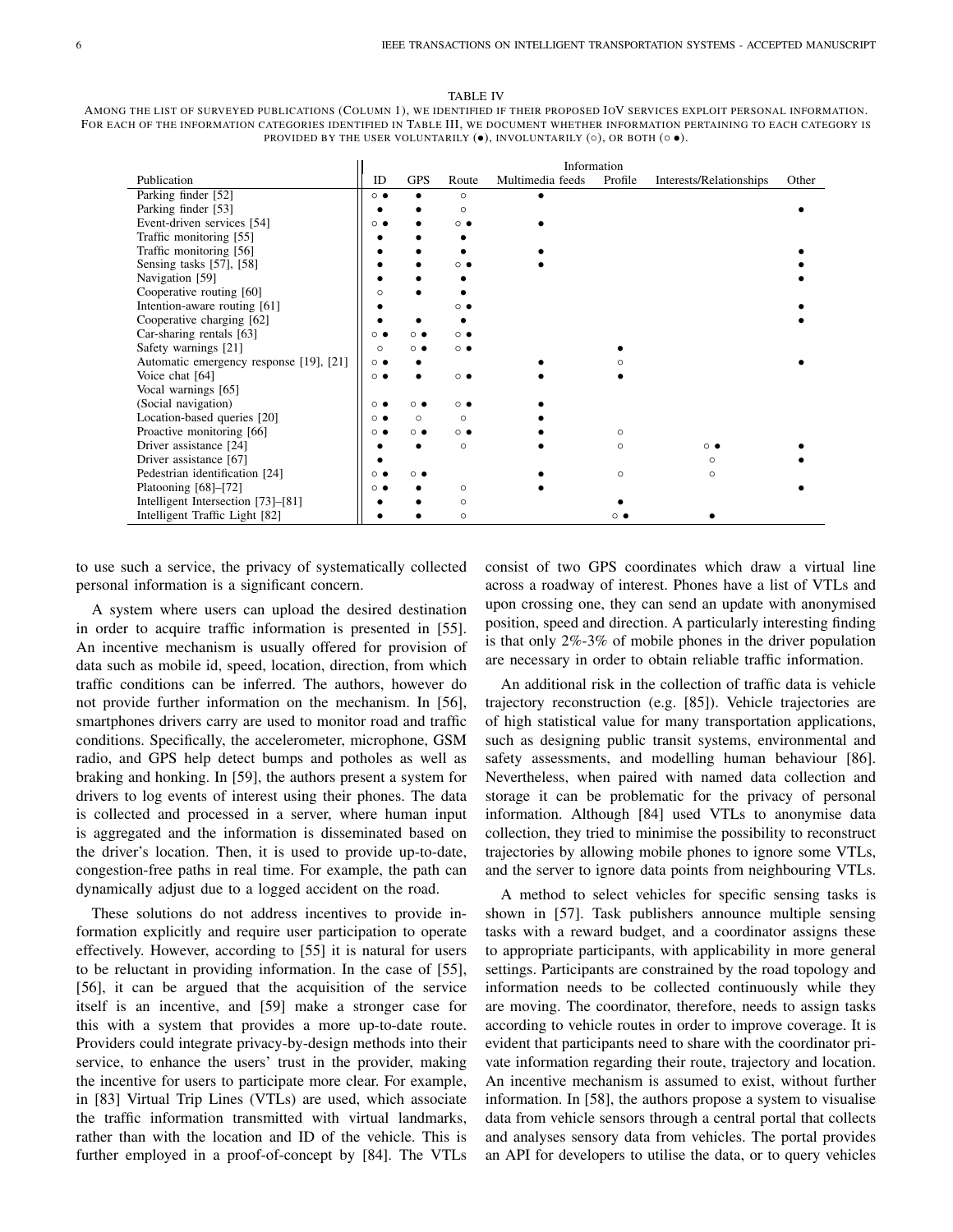for data. Collected data is characterised by sensor name and ID and the vehicle ID, and is organised in terms of traces, that is sets of sensor readings collected during a particular drive. It can then be visualised according to these traces. This architecture can be considered unaware of privacy concerns as user data can be correlated to the time and location they were obtained, as well as the car that obtained them and its route.

### *E. Social Networking*

Under the scope of the SIoV, [60] propose cooperative vehicle routing, where drivers cooperate in reducing the individual and total travel time. This is more efficient than non-cooperative methods, but every driver knows where all other drivers might be going and via which route. A similar concept is presented in [61], where electric vehicle (EV) drivers exchange routing intentions through an intelligent transportation system (ITS), and potential queuing times at charging stations are calculated. Then, drivers decide on their routes so as to minimise their expected cost of travel. It is understandable that each vehicle must submit route information to the system.

A different concept is presented in [62], where EVs coordinate to meet and exchange charge in order to minimise total energy lost and the probability of EVs being stranded. Coordination is done by maintaining distance and path quality information about the immediate neighbourhood of a vehicle, with decreasing detail as the distance increases. To test the model, historical GPS data from taxis are used. However, it is not straightforward what incentive drivers have to give up sensitive personal information to meet people with whom they have no prior established trust. [63] propose a service where a provider owns vehicles available for sharing. The system can recommend the nearest vehicle station based on the user's location, and vehicles are assigned to multiple passengers. Although similar to ride-sharing, trust plays a significant role in this service. Specifically, we deem that it is not reasonable to assume that random people may meet to rent a vehicle jointly with no mediating party present (e.g. an Uber driver).

The above cases involve obvious risks but others involve more obscure ones. Vehicular Social Networks (VSNs) are introduced in [64] with the idea of drivers joining discussion groups along roadways. When the journey starts, the client application logs into desired groups along the way, e.g. a political discussion group, based on the driver's location. Voice messages are recorded and transmitted to the server with a timestamp and user information. In a similar manner, [65] integrate driver-provided information into a social navigation system to calculate a personalised route. Drivers share events of interest by recording voice tweets. Other drivers can hear the tweet digests and instruct their navigation device to e.g. avoid a certain route. Tweets are tagged with the vehicle's location, speed, current time, and driver ID. Such services require multiple private data to operate, entailing various privacy-related risks [7]. The fact that voice messages can be recorded and stored can also be problematic for the user's privacy. In the case of social navigation, it could be used to track a person's presence at a certain location.

### *F. Vehicle Platooning*

A vehicle platoon consists of a leading vehicle, and other vehicles who follow the leader [69]. It is assumed that at least the leading vehicle has to be driven by a driver, whereas followers can move autonomously, but this could change with the evolution of technology [69], [72]. Vehicles can also dynamically join or leave platoons as is the case in [69]. Platooning expected to enhance safety, reduce travel costs and increase road capacity [71], [87]. In fact, [88] show that the capacity of a single highway lane can be increased by a factor of two to three, if vehicles drive in platoons of up to 10 cars. Considerable fuel saving has also already been demonstrated, which in the case of truck platoons will have a large impact on the cost of goods transportation [68], [87]. To accommodate platooning, [72] use computer vision to detect lanes and the lateral position of a vehicle, and a combination of RADAR and LIDAR for longitudinal observations. In addition, vehicles communicate with each other via IEEE 802.11p and infrared; other projects utilise a similar configuration [69]–[71], [87]. An important issue in platooning are longitudinal oscillations that may occur due to slow information propagation from the lead vehicle to the back, when only local sensors are used. To attenuate traffic shock-waves, it is thus paramount that information from all vehicles be shared among the platoon. [72] share the velocity of each vehicle, the braking signal, the position in the platoon, obstacle locations, and the position of each vehicle. In addition, it is necessary for each vehicle to be uniquely identifiable within the platoon. Similarly, [70] convey a vehicle's sensory information to the other vehicles and the data are fused to create a more complete perspective of the platoon's surroundings.

However, in relation to privacy, we identify two main issues. First, information sharing can be exploited. For example, [89] propose a system for a car to query and access sensors on other cars as if they were its own. At the same time, most literature also assumes that vehicles should be equipped with Radio-Frequency (RF) identification, and [90] present a method based on RF sensing for locating and navigating to a target of unknown location, using only RF measurements provided by a network of nodes surrounding the target (e.g. a platoon). Therefore any car in a platoon can be located if someone remotely queries its neighbours' sensors. Second, the ability to identify vehicles uniquely, and also visually, has implications. For example, it is possible for vehicles in a platoon to infer the origin, destination, and route of each other, and to monitor the activities of their passengers visually. When acquaintances use a platoon, e.g. to go to work, this may be acceptable. However, in public platoons, it raises significant concerns on the privacy of users, and it is not clear how platoon users can trust other platoon members.

### *G. Intelligent Intersections*

Intersection efficiency and scheduling is a central topic when it comes to enhanced intelligence. In short, intelligent intersections manage traffic through the usage of appropriate coordination technology and algorithms, rather than through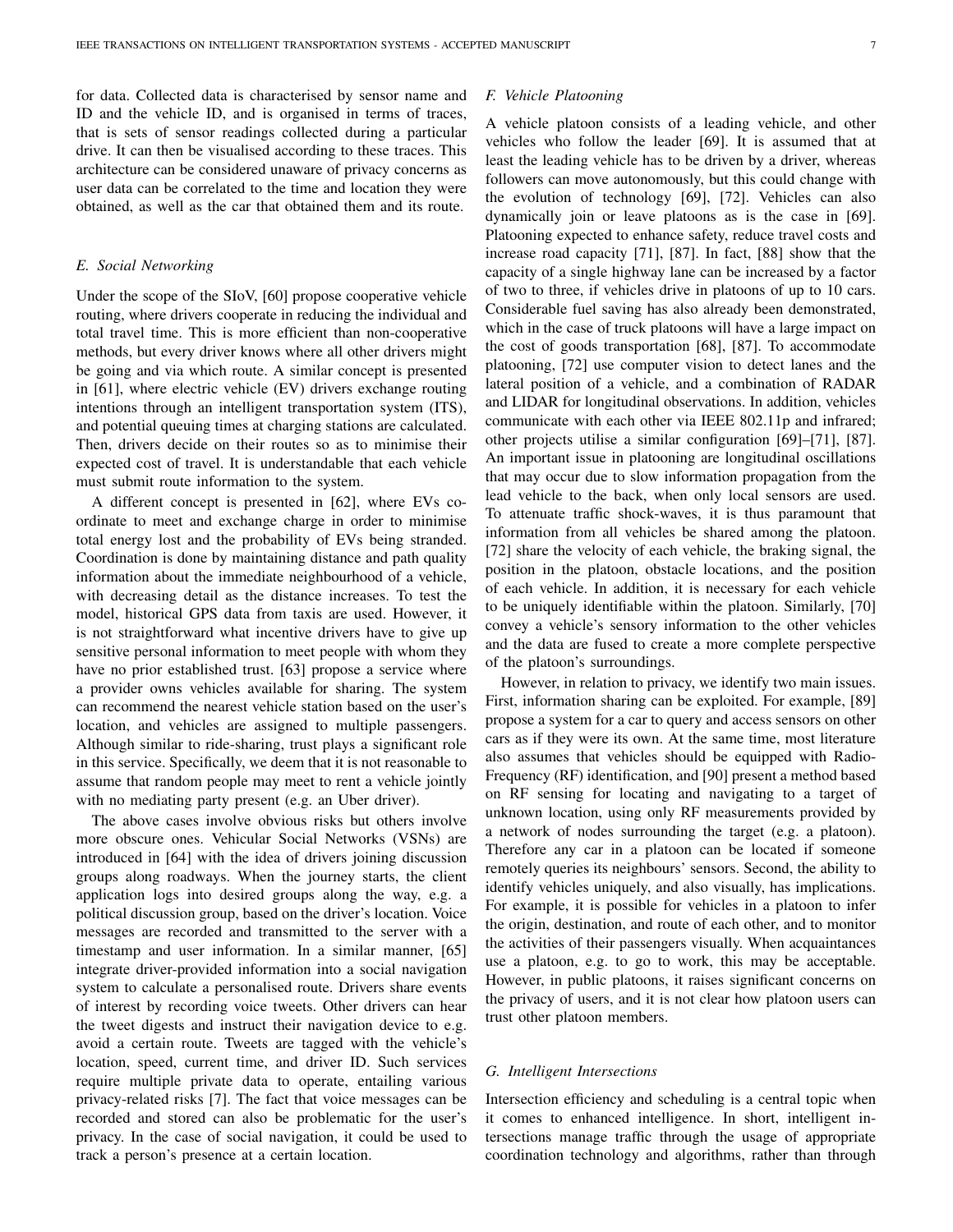traffic lights and signals. This is expected to bring about better space utilisation, and delay and accident minimisation [79].

A control agent is proposed in [75], which gathers information about individual vehicles and provides the best sequence of manoeuvres to vehicles crossing the intersection, avoiding collisions by eliminating overlaps in vehicle trajectories. In [74], cars negotiate crossing the intersection through a mixture of centralised and distributed decision making, which solves a time slot reservation problem. The authors, however, state that the solution does not scale well with an increasing volume of traffic. A similar observation is made in [73], using a time-slot reservation multi-agent approach. Cars receive time slots during which they may pass the intersection, and it is of note that there is a trade-off between complexity and the size of the grid considered in the intersection. [76] solve the problem of evacuating vehicles from the intersection as soon as possible, for each sequence of arriving vehicles, using dynamic programming. To reduce complexity, they also present an antcolony optimisation approximation which works in real time.

In [78], decisions made by each vehicle are integrated into scheduling. Vehicles are ordered according to arrival time and properties of the vehicles, and the vehicle with the highest priority is permitted to cross if its route does not conflict with those already permitted. [80] propose that vehicles in the same lane are divided into small groups and these groups are scheduled to cross an intersection through the use of a neuro-fuzzy network-based mechanism. In [77], an auction is conducted at each intersection so that travellers can self-organise using a pricing mechanism which prioritises higher-valued trips. A system agent at the same time bids benevolently at a level which guarantees a minimum service quality for those not willing to pay. A smart traffic light in [82] decides on the time intervals of red and green based on various factors, including the social characteristics of passengers. They introduce a social preference parameter to make traffic handling more just, and to reduce driver stress (e.g. late for work has higher priority). Green light time is determined by the sum of priorities for each direction of traffic. However, it is not explained why the drivers would report their true preferences.

Despite the expected benefits of intelligent intersections, there are challenges that go beyond those in [91]. Intelligent intersections necessitate rigorous communication of information that includes GPS information, and in some cases user profile information to help negotiate priority. If such data are stored or exploited, the routes of all vehicles can be inferred. At the same time, less intrusive technologies have been proposed. For example, [92] test an advisory system to notify drivers of stop sign intersections, which detects stopsign beacons and provides an audible alarm. It was found to help reduce approaching speed, and participating drivers found it useful and unobtrusive. However, until we achieve AUVs, there may be several services to assist drivers with minimal sacrifice of privacy. Importantly, it still not clear if and under which circumstances intelligent intersections can provide significant benefits. For example, [73] find that introducing only 10% human drivers into scenarios with AUVs can render intelligent intersections as useful as traffic lights, and [81] show that communication delays can severely impact

performance. Therefore, the key question is whether a tradeoff in privacy is worthwhile.

### *H. Potential Monitoring of Individuals in IoV Services*

Beyond the aforementioned services, a variety of other concepts have been proposed which may result in intensive driver profiling and/or monitoring. In [19], the authors propose automated calls to emergency services, family or friends, which include information related to the situations the vehicle has been in, including the number of passengers, direction, location, and cause of emergency. Furthermore, they propose that vehicles should communicate with parked vehicles to cooperate in finding parking places. These services can breach driver and passengers privacy, and raise concerns regarding consent. The statistical analysis of usage information such as driving behaviour, duration, and traffic rule violations is proposed in [19] to obtain personalised insurance quotes. The authors argue that this leads to reduced insurance cost in theory. However, we argue that, in practice, this leads to undesirable power asymmetries between insurers and end users. In addition, it may harm the trustworthiness of insurance firms as drivers may feel they are being monitored.

In [20], vehicles are informed of accidents via beacons. The vehicle can then request a video feed from a camera facing the accident. While it is understandable that, in emergencies, such a function could be useful, in general the concept that anyone may request video from a location of interest is very troubling. Similarly, [24] envision that driving behaviour, emotional condition, and fatigue state can be uploaded to a private cloud which can infer personalised rules about drivers. Such a function can lead to serious trust issues during the deliberation of the service (within the same vehicle) or prior to that, e.g. it may provoke racial profiling and discrimination. [24] also propose that enhanced intelligence could help identify a pedestrian target, analyse information such as height and age to predict dangerous acts of the target. In [66], data from vehicles are used for proactive urban monitoring, and authorities can search the vehicle network for witnesses or evidence. These concepts, while proposed with good intentions, may trigger several multi-party privacy conflicts and may also raise ethical concerns with regard to the social relationships such systems would encourage.

A further range of applications is presented in [21], where real-time data from vehicles can be collected based on social relationships. For example, the car holds knowledge about the driver's social contacts and uses this to build a social circle with other vehicles sharing the same interests. In addition, the vehicle keeps the fog updated by constantly synchronising data. This way, safety notifications from relationships can be received, such as for roadworks, based on their observations. Whereas the exploitation of social relationships has several advantages, it also has disadvantages. Specifically, many of the social relationships may depend on mutual interests. This could be, for example, the same workplace or having the same destination. Users may thus be able to infer personal information of their social relationships by using such services.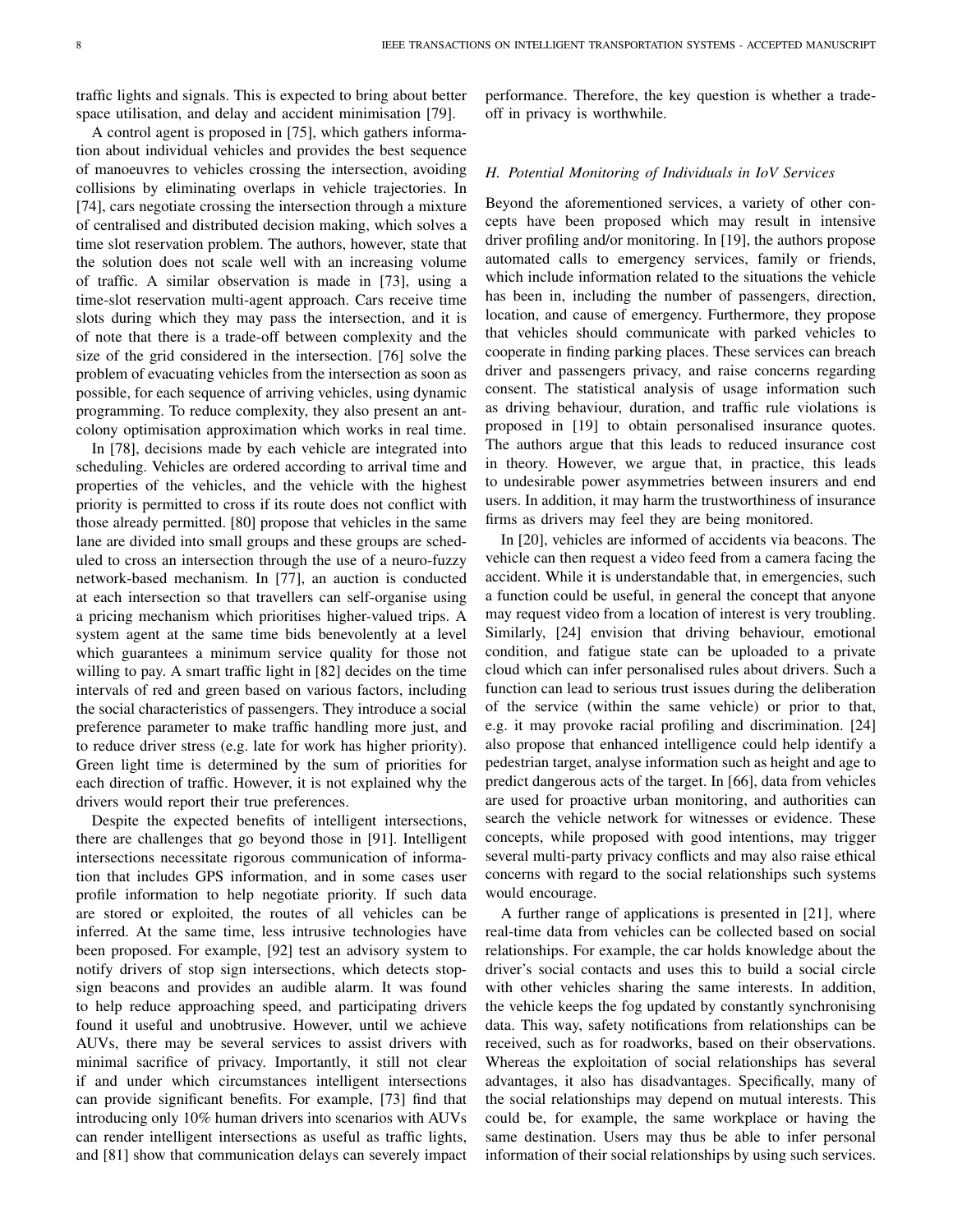### V. CHALLENGES AND FUTURE DIRECTIONS

The preceding sections have identified several issues and challenges with regard to privacy in IoV end-user services. It is interesting to note that, although the privacy of users and nonusers, and the trust in the IoV are clearly important, consumer surveys around connected and autonomous vehicles do not highlight specific ways in which privacy could be affected. For example, a study in the UK by Autodrive and the University of Cambridge, showed mixed opinions in the general population, on whether they would use driver-less vehicles [93]. Similarly, Deloitte showed mixed results in Japan, the U.S. and Germany, with less than 50% of the participants believing connected vehicle technology will be beneficial [94]. These results were obtained while failing to explain to participants the implications of the information sharing involved, or privacy concerns concepts such as platooning introduce, which we believe is crucial to evaluate consumer trust in the IoV. Additionally, the swift and ephemeral nature of services make it difficult to design usable solutions that protect privacy and enhance trust without compromising functionality. This is expected to pose a significant hurdle for IoV services to overcome.

To provide insights into the privacy and trust issues in the IoV, and to discuss areas of interest for future research directions, this work identifies six major challenges which are summarised in Table V. These are discussed in more detail in the remainder of this section.

TABLE V PRIVACY AND TRUST CHALLENGES IN THE IOV

| Challenge                          | Summary                                                                                                                                                                                                                                                                                                                                |
|------------------------------------|----------------------------------------------------------------------------------------------------------------------------------------------------------------------------------------------------------------------------------------------------------------------------------------------------------------------------------------|
| Standardisation                    | Protecting privacy is difficult because of the range<br>of services and the lack of standardisation. There is<br>a need for new privacy protection concepts, and for<br>incorporating existing privacy-by-design methods.                                                                                                              |
| Privacy<br>Trade-off<br>Analysis   | There is a trade-off between privacy and function-<br>ality in many IoV services. Quantifying this and<br>finding a balance is a challenging future direction.                                                                                                                                                                         |
| <b>Building</b><br>Trust           | Establishing trust is expected to be significantly<br>challenging, given the ad-hoc nature of the IoV,<br>and large-scale information propagation. Moreover,<br>sometimes there is a trade-off between privacy and<br>trust. Working towards improving both privacy and<br>trust at the same time is a worthwhile topic.               |
| Meaningful<br>Consent              | Consent negotiation is obtrusive, especially when<br>consent needs to be constantly provided in real-time.<br>Leaps need to be made before automated consent<br>negotiation is effective and meaningful in the IoV.                                                                                                                    |
| <b>Incentives</b><br>Engineering   | The incentives for the user to provide information are<br>unclear in many services. Incentive mechanisms are<br>taken for granted in most services and it is necessary<br>explore them more systematically in the IoV.                                                                                                                 |
| Multi-party<br>Privacy<br>Analysis | Multi-party privacy in the IoV needs comprehensive<br>research. The opportunities for breaching the privacy<br>of third parties are many, while the opportunities<br>to identify and defend against breaches are few.<br>This can have serious consequences for the safety of<br>individuals and can harm trust in the IoV thoroughly. |

### *A. User Privacy and Privacy-by-Design*

We expect user privacy protection to be challenging, and this may have a significant impact on the adoption of IoV related technologies, as well as on the welfare of users themselves. For instance, the cognitive IoV (Section II) is envisioned to utilise various types of personal information such as facial expressions and emotional state. However, to preserve the privacy of users and, at the same time, to enhance intelligence does not necessarily mean that every application in the IoV has to be over-engineered. For example, [67] propose a method that can be effective in driver fatigue detection by recording only ECG data obtained from the driver. Additionally, [95] review a multitude of driver fatigue detection systems that record only one kind of information such as blood pressure or sleep patterns. Whereas such information could be exploited, e.g. to infer users' reaction to advertisements, they are mindful of privacy than the thorough driver profiling proposed in [24].

TABLE VI AN OVERVIEW OF USEFUL PRIVACY-BY-DESIGN METHODS FOR THE IOV

| Paper             | Method                  | Application               |
|-------------------|-------------------------|---------------------------|
| $[23]$ , $[29]$   | Privacy Labels          | Data privacy              |
| $[1]$ , $[33]$    | Blockchain methods      | GDPR compliance           |
| $[83]$ , $[84]$   | Virtual Trip Lines      | Anonymous data collection |
| [96]              | Private Info. Retrieval | Anonymous data retrieval  |
| $[97]-[99]$       | Differential Privacy    | Anonymous data retrieval  |
| $[100]$ - $[103]$ | Group Signatures        | Anonymous signatures      |

Due to the broad array of applications and contextual concerns, standardisation and privacy-by-design are not straightforward and these are areas open to research. Some inspirational work on privacy-by-design for the IoV is summarised in Table VI. In more detail, [23] and [29] propose dividing content according to privacy labels. An authority determines which part of a message must be public, and OBUs can only exchange public content. Private content can then only be shared by the owner of the vehicle by labelling it as protected. As [22] note, however, a key weakness is that it relies on the recipient honouring the privacy label. A further concept, compatible with privacy-by-design, is the blockchain. This was introduced with the advent of cryptocurrencies and refers to a decentralised and distributed digital record of transactions across computers, with applications in privacy protection and cryptography. In [1], the IoV is used as a case-study of the IoT, and integrating the blockchain into IoV system architecture is found to have a significant positive effect on preserving user privacy and complying with GDPR privacy regulations. A formal model is proposed in [33], for automatically verifying GDPR compliance on data processing units, and for verifying the compliance of smart devices during their design.

Privacy-by-design can be further employed per individual service, as in [84] who employed VTLs to collect anonymous traffic data. Similarly, [96] attempt to protect privacy in location-based services i.e. services which answer users' queries to points of interest using Private Information Retrieval. Authors find that replacing user location with the road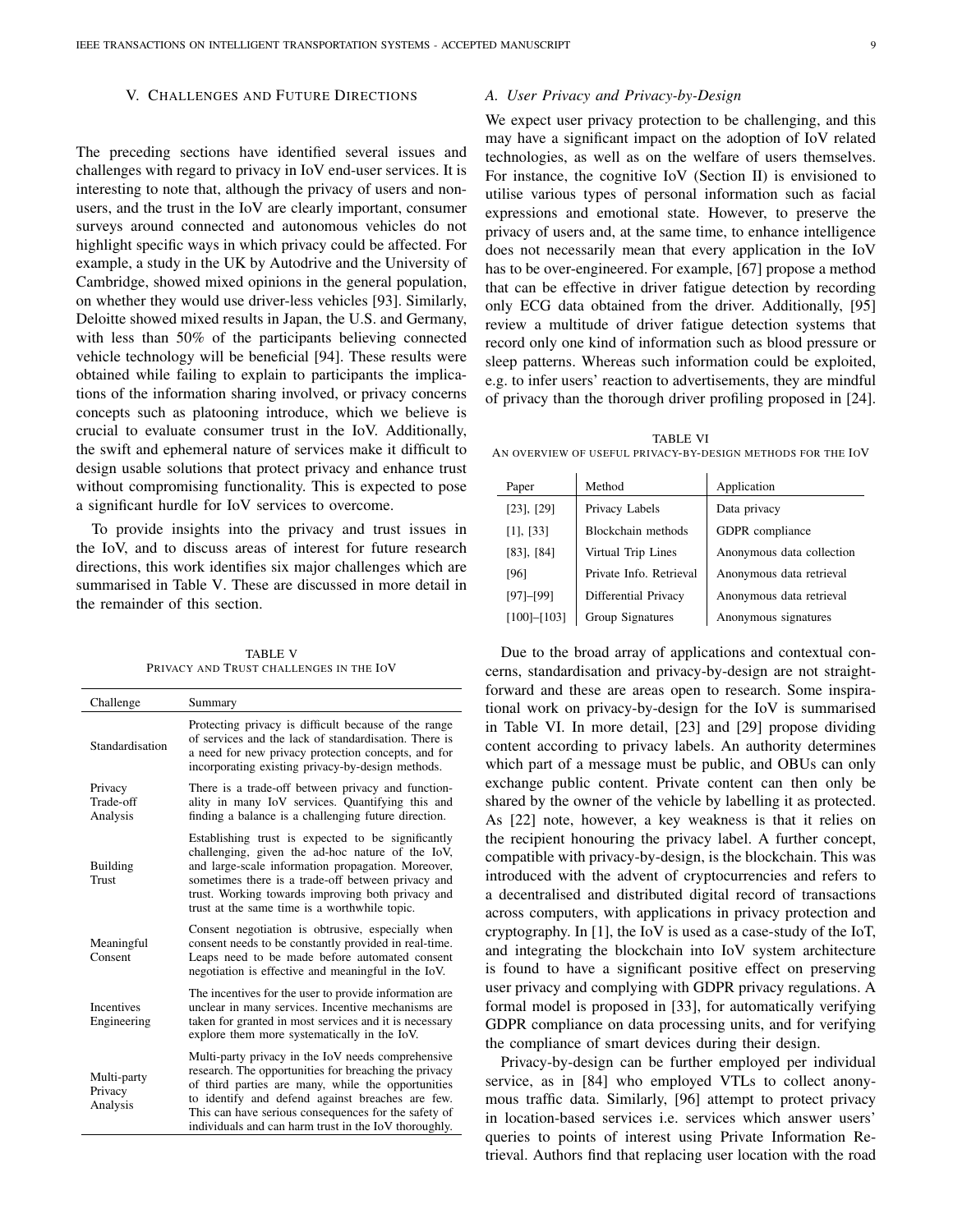the user is on reduces computational complexity and service error compared to grid-partitioning models. Further work includes differential privacy which has its roots in cryptography (discussed in detail in [97] and [98]). In short, this concept proposes that information about statistical databases can be published without disclosing the private information of database records, by introducing some amount of noise in the data. This is extended in [99] into  $\epsilon$ -differential privacy, which defines the privacy loss mathematically to determine an amount of noise with similar effect as removing the individual's data from the database. A further well-defined concept are group signatures, which allow users to sign messages anonymously on behalf of a group. There are provably secure approaches [100], latticebased approaches suited for dynamically growing populations [101], more recently extended for use in the IoT [102]. Modern schemes also include mesh signatures, which [103] adapt for use explicitly with the IoT. In this scheme, users can generate a mesh signature using their atomic signatures, without revealing the atomic signatures used.

### *B. Privacy and Functionality Trade-off*

As we have seen in Section IV, in many cases, there is a tradeoff between privacy and functionality. This is interesting not only from the users' point of view, but also for the business aspect of services. It is currently unclear whether the gain for users for certain services outweighs the sacrifices in privacy and there are no good approaches and tools to help users make informed decisions. At the same time, there are opportunities to investigate whether similar or better services exist which could utilise less information. Ideally, users who care about privacy should be able to easily compare the use of private information by similar services to make such decisions.

For example, in contrast to the more mindful VTL concept discussed in Sections IV-D and V-A, [59] propose traffic monitoring where drivers provide named sensory data and can also input events of interest along their route. This, in theory, results in more up-to-date navigation, but compromises privacy compared to the usage of VTLs. Concerning intelligent intersections, as discussed in Section IV-G, it is not yet clear whether a trade-off in privacy is beneficial in realistic scenarios. Additionally, [87] show that the closer vehicles are together in a platoon, the higher the savings on fuel. However, the closer vehicles, the lower the privacy of passengers may be (e.g. passengers are more visible to others).

Therefore, we believe that, to better incorporate privacy protection into services, future work should focus on quantifying the trade-off between the loss of privacy and service quality. In this paper we introduced a qualitative approach to help visualise the loss of privacy (see IV-A), and more quantitative methods are still an open challenge. Whereas concepts such as  $\epsilon$ -differential privacy combined with efficiency metrics (e.g. simulations) can help measure the trade-off between privacy and functionality, these approaches can only be applied to limited types of services which exploit statistical databases. Considerably more work is needed before the trade-off can be quantified in a more general and meaningful manner.

### *C. Establishing Trust*

As seen in Section IV, many services in the IoV involve large numbers of participants. To accommodate this, services may therefore need multi-hop routing, cloud/fog computing (Section II) and multiple network channels, which makes establishing trust among participants (vehicles, RSUs, providers) a significant challenge [9]. For example, [17] note that two limitations are that (1) edge devices (e.g. cars, phones) will face difficulty in identifying trusted nodes and (2) using trusted third parties is very difficult when considering only segments of the whole network. It is further noted by that, due to the large scale and number of stakeholders in the IoV, choosing who is going to be a Certificate Authority (CA) will be challenging [10] and secure key generation is expected to be very difficult [9]. On top of these, devices such as vehicles, sensors, gateways and control units will need to be updated constantly. Toward secure software updates, [47] propose a blockchain-based identity and trust management framework.

Apart from the technical aspect of establishing trust, there are significant conceptual challenges as well. Following from the discussion in Section IV-F, an obvious candidate solution to trust issues in, for example, vehicle platoons could be to use a recommendation system where a driver can search for platoons with better 'trustworthiness', similar to the work in [28]. However, this, in turn, requires users to have profiles and this could provide incentive to sacrifice some privacy to improve one's trustworthiness. An issue, thus, is that more privacy for the user may, on one hand, lead to improved trust in the IoV as a system but, on the other hand, it may compromise trust amongst users and/or service providers. A recommendation system is used in [30] as well, in the context of SIoV services. Historical access records of nodes are combined with node recommendation information in order to construct social relationships between nodes based on implicit similarities among vehicles. In addition, vehicles trajectories are used to estimate vehicle interaction time. These pose significant privacy concerns and highlight that in many cases there may be trade-offs between trust and privacy.

TABLE VII AN OVERVIEW OF TRUST ESTABLISHMENT METHODS FOR THE IOV

| Paper            | Method                         | Application             |
|------------------|--------------------------------|-------------------------|
| [28]             | Rater-based trustworthiness    | Trust among nodes       |
| [46]             | Ratee-based trustworthiness    | Trust among nodes       |
| $[39]$ , $[104]$ | Digital Forensics (Blockchain) | Evidence for crimes     |
| [39]             | Digital Forensics              | Evidence for crimes     |
| [48]             | Blockchain methods             | Trusted fog computing   |
| [105]            | Blockchain methods             | Security & trust issues |
| $[32]$ , $[106]$ | Trusted Authority mediation    | User & Service trust    |
| [107]            | Relationship-based model       | Initialising trust      |
| [30]             | Relationship-based model       | Trust among nodes       |

Nevertheless, significant work to inspire future research has been carried out recently towards improving privacy *and* trust at the same time (see Table VII for a summary), but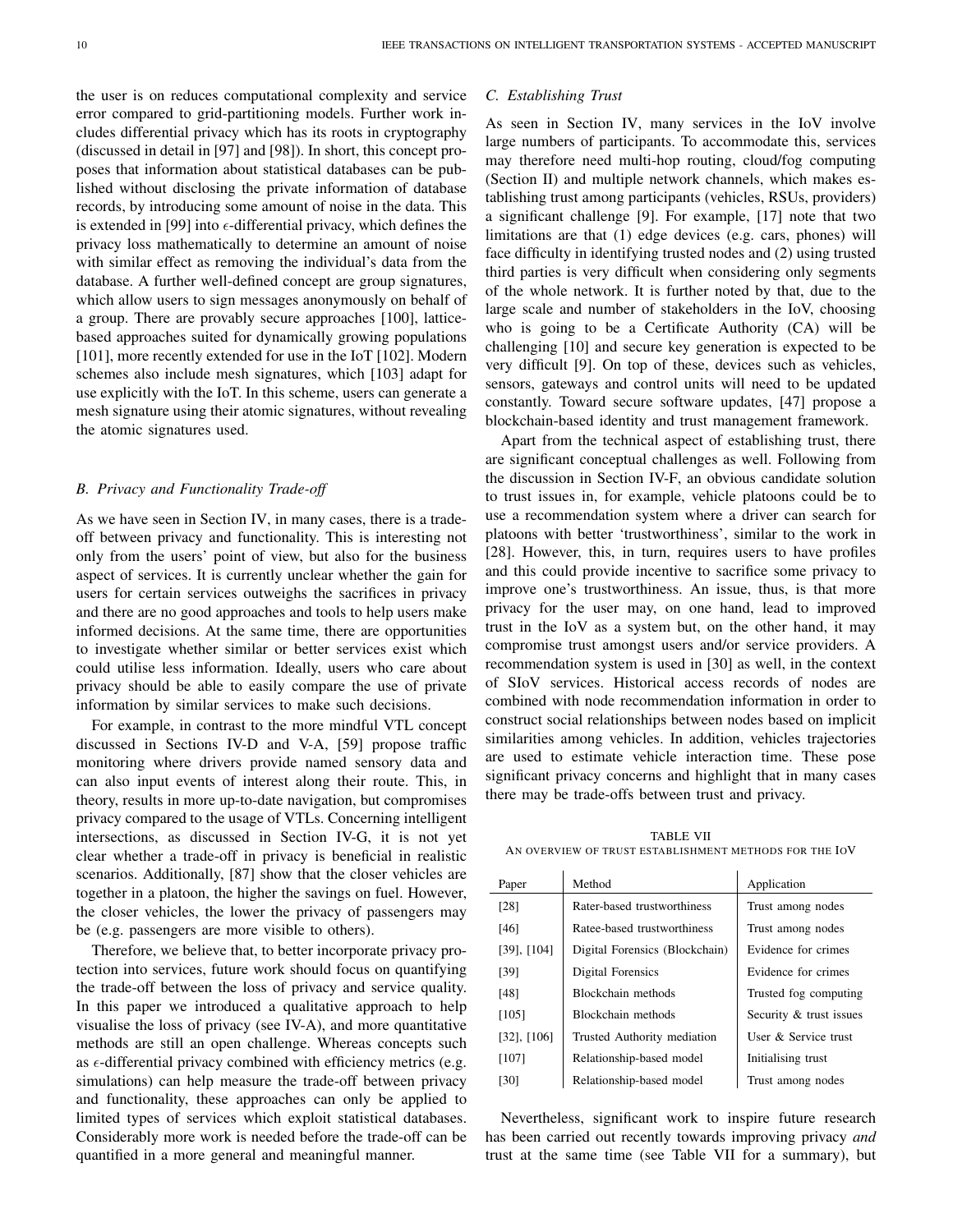there are several limitations. Although these are privacy-bydesign methods, we discuss them here because they focus on solidifying trust. One direction is toward digital forensics, and a relevant summary in the context of the IoT can be found in [104]. In the IoV, [39] propose creating evidence stories that are not related to particular interactions and actors using blockchain techniques. An investigator can then decide which stories to investigate, and the system is difficult to compromise. A challenge, however, is the plethora of possible evidence, data formats and distributed infrastructure. Other work focuses on trust management. Traditional rater-based models store the reputation of each node in other nodes it interacts with, but networks in the IoV are ephemeral. Rateebased management in [46] instead stores reputation rated by others during interactions within the node itself, and a CA server ensures the authenticity and integrity of trust information. This results in faster information propagation and better transaction success rate compared to rater-based methods.

The blockchain is again used in [48], where parked vehicles compete with each other to earn income from the computation offloading service, the goal being to maximise service performance and reduce user fees. Although the blockchain (see also Section V-A) can indeed address a number of privacy and trust issues in compliance with GDPR regulations, it still suffers from security (cyber-attack) and trust issues at other levels, such as when propagating information. Several challenges with regard to the blockchain are discussed in detail in [105]. Initialising trust degrees among vehicles is difficult, and [107] propose initialising trust values based on offline social relationships and a satisfaction rating for interactions, but they do not show a mechanism to guarantee truthful ratings. It is noted that in the latter two approaches, anonymity is not guaranteed. To address anonymity, [106] and [32] propose facilitating interaction between IoV entities through a trusted authority (TA). In [106], vehicles register to a TA and authenticate with each other without knowing who the other party is. They show that this scheme can resist numerous types of attacks, while improving computing capacity and communication overhead compared to previous schemes. In [32], a similar approach facilitates privacy when a user requests a service; a cloud broker managed by the TA connects the user to a registered service, and the selection of provider is hidden for the user. Third parties cannot link intercepted messages to the vehicle or provider. However, this approach makes it difficult for providers to build their trademarks in practice, and does not leave much room for the user to choose a service provider either. Furthermore, it is not clear how the TA can handle perhaps many millions of such transactions at any given time.

#### *D. Consent Negotiation*

As discussed, privacy-by-design solutions are promising in various IoV services. However, it is understandable that this may not be possible for all applications in the IoV. Furthermore, the issues of trust and consent (raised in Section III-B) necessitate solutions that are efficient when it comes to managing privacy and supporting consent negotiation.

To address the limitations of manually managing complex privacy settings and requests to access personal data, [108] propose the use of agents to autonomously negotiate these on behalf of the user. In their model, the agent learns from interactions and the user can make further manual refinements. The authors find this can be effective in capturing the preferences of the user and in negotiating on the user's behalf, but there are several challenges open to research. For example, the evaluation in [108] was limited to only five different data types. As the authors rightly note, in reality, negotiations are expected to be much more complicated and to include many more issues at the same time, such as who the receiving party is (i.e. to build trust), for how long the data is to be retained, the purpose of the data collection, and the privacy risks involved. Capturing the preferences of these options while minimising user bother is a major challenge. Among other challenges [109] identified in automated negotiation, we emphasise the following two. First, the user needs to trust the agent enough to surrender control, but at the same time it is challenging to obtain the user's trust and to make automated negotiation widely adopted. Second, limited access to automated negotiation technology could further intensify existing social injustice, something which we extend as a future direction through all levels of life-changing automation in the IoV (e.g. driver-less vehicles).

### *E. Incentives for Providing Information*

In Sections IV-D and IV-E we highlighted many cases where the it is not clear whether there is an incentive for users to provide personal information. Although the system or the service benefits from having the data, this does not necessarily mean the individual providing this information benefits as well. Hence, in this paper, we identify incentives as a further major challenge in the IoV. This includes incentives to provide personal information, and also incentives to use automated agents such as those in V-E, and the agent that negotiates crossing an intersection in [77] (Section IV-G). Approaches such as [55] and [57]—presented in Section IV-D—assume incentive mechanisms for users to give personal information based on the idea that the service itself is a reward.

The service itself is indeed a tangible benefit for the user. However, it is still very difficult to weigh this gain versus the information sacrificed in order to make informed decisions, and this is obtrusive for the user when it has to be done constantly. To have an incentive, the user must be able to perceive trade-offs as beneficial. For example, even if only one negotiation severely backfires for the user (e.g. user is exploited), this may be enough to lose trust in automated negotiation completely, and this effect could propagate across the user's social contacts. This is a major risk in the IoV considering the potentially very high number of such data provision negotiations likely to take place for each user.

Related to the above and also to the discussion in Sections V-B and V-C is the fact that, it is challenging for ordinary users to understand the risk of sharing information. Services like Facebook are indeed free for the user to use, but follow a business model where the user is actually the commodity the service sells to third parties like advertisers [110]. This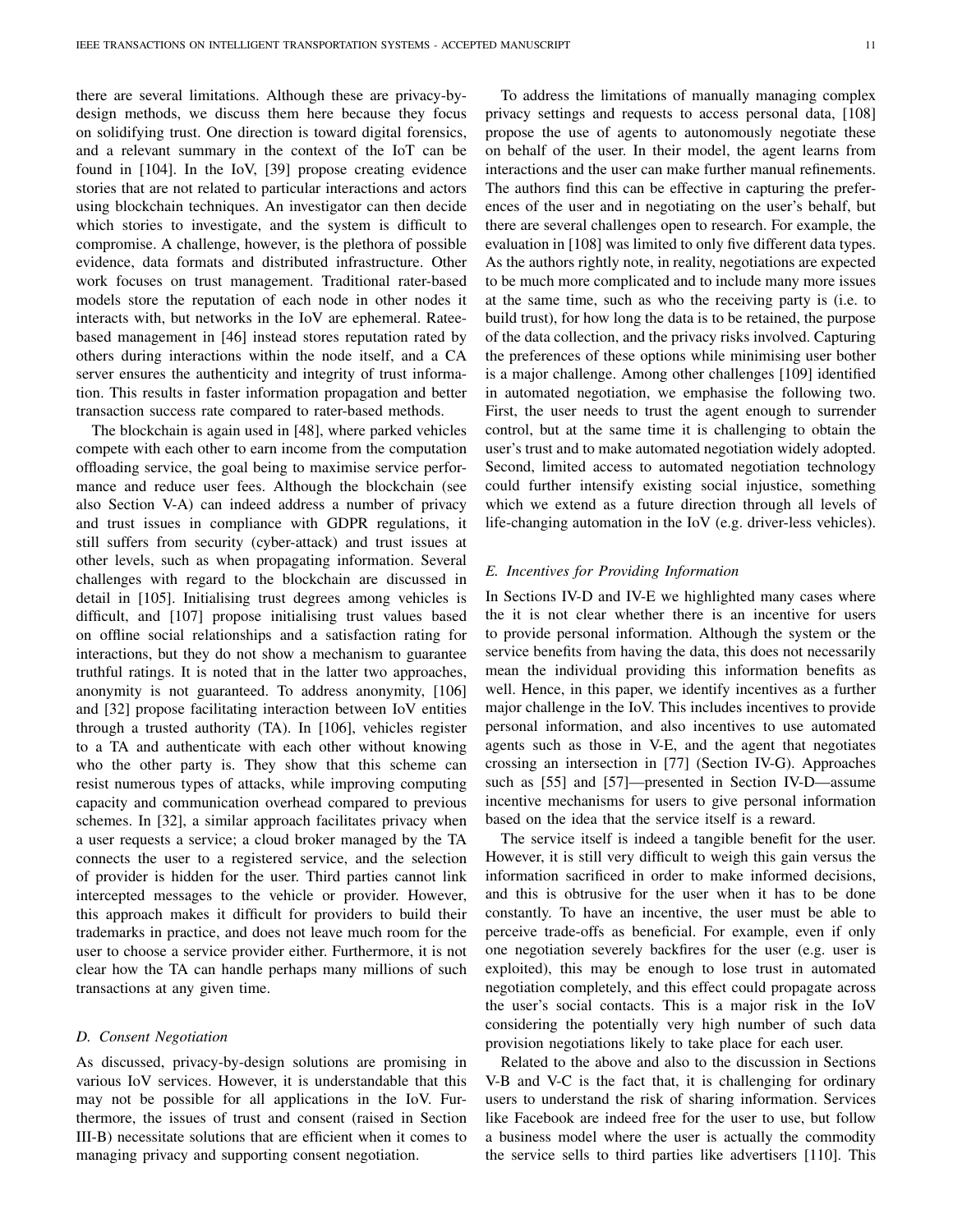is done by exploiting and monetising the user's data, and it is argued that users should have a right to know the value of their data [111]. Whereas there is literature on how to compute the value of data for providers (see [110] and [111]), little has been done on identifying and measuring the risks for users.

Furthermore, it is not yet clear how incentive mechanisms can be validated effectively. [108] offered real money as incentive to participants for using an agent, and participants were told the shared data would be published online. However, it is still not clear how this translates to realistic usage scenarios. Users may decide to share harmless data to gain money, even knowing that data will be published. This does not necessarily mean that they would share data in a realistic scenario with multiple issues under negotiation and more obscure rewards. The situation that is of more interest in the IoV, is what happens when users *have* to share *sensitive* data to obtain a particular service they want or need. This constitutes a significant challenge for the design, validation, and deployment of incentive mechanisms in the context of personal information negotiation. Current research cannot provide a robust answer today and has to be extended significantly to do so.

### *F. Multi-party Privacy*

Due to the involvement of various parties, resolving multiparty privacy conflicts is challenging. Furthermore, the potential for multi-party privacy conflicts may instil doubt in the IoV and its services, and could render the IoV to be perceived as untrustworthy. The IoV could benefit from current research in social networks focusing on detecting and resolving privacy conflicts, when users have conflicting privacy preferences on a co-owned data item. Research in social media, which introduces the capability for users to compromise is listed in Table VIII. In more detail, in [112] users bid to decide who will determines the sharing decision for the item. However, as [113] note, users may have difficulty in understanding mechanism and in specifying appropriate bid values, plus bidding for each co-owned item can be cumbersome.

#### TABLE VIII

AN OVERVIEW OF MULTI-PRIVACY METHODS IN SOCIAL NETWORKS. NOTE THAT ALL APPLY IN NEGOTIATING THE SHARING DECISION FOR THE CO-OWNED DATA ITEM IN QUESTION.

| Paper | Method                                                               |
|-------|----------------------------------------------------------------------|
| [112] | Auction to determine who makes the information-<br>sharing decisions |
| [114] | Majority voting mechanism for conflict resolution                    |
| [115] | Veto voting mechanism for conflict resolution                        |
| [116] | Uploader decides the voting mechanism for conflict<br>resolution     |
| [117] | Automatic inference of the resolution method                         |
| [118] | Game theoretic method incorporating social pressure                  |
| [119] | Game theoretic method incorporating reciprocity                      |

Further work is involved with voting mechanisms, where users vote for sharing the item or not. These votes are aggregated to reach an outcome with a majority mechanism in [114] and a veto voting mechanism in [115]. Various voting mechanisms are combined in [116] and the uploader decides which mechanism will be used, but this assumes that the uploader anticipates the consequences of sharing, and that there is no malicious intent [113]. In [117], the model chooses automatically among different negotiation methods taking into account the preferences of users, the sensitivity of the content, and the relationships among the audience for the content. Research has also considered the strategic interaction among participants in conflicts. However, [113] note that, although these approaches assume rationality, rationality is not necessarily observed in users' *actual* behaviour. Some approaches allow for social pressure [118] or reciprocity [119], but there are more social factors in multiparty privacy conflicts such as reputation, trust, and accountability [113].

However, it is important to note that multi-party privacy in the IoV is conceptually different from multi-party privacy in the social media. In social media, a conflict can occur due to data sharing among users, which includes data on other users. In comparison to this, we provided a more loose definition for multi-party privacy conflicts in the IoV in Section III-A. This is because the systematic collection of involuntary information in the IoV along with the IoV's large scale pose a significant risk also to the privacy of non users (e.g. see parking space identification in Section IV-C and on-demand video feeds in Section IV-H). It is thus very likely that users and non users will be largely unaware of multi-party privacy conflicts in the IoV, thereby only a small amount of conflicts will be able to be negotiated let alone resolved. This makes designing solutions resolve multi-party privacy conflicts very challenging in the IoV, and calls for comprehensive research. Furthermore, it stresses the necessity for privacy-by-design solutions which could enhance confidence in the IoV in the first place.

### VI. CONCLUSIONS

Privacy in the Internet of Vehicles is an under-researched topic when it comes to end-user services such as parking space identification, platooning and intelligent intersections. At the same time, proposed services (discussed in Section IV) require multiple types of private data. To determine research gaps and classify issues, this paper has documented services in the IoV according to the types of information that is collected.

A thorough review of services reveals that sharing personal information can help, but may not be crucial for improving certain IoV services. For example, in Section IV-D it was discussed that it is possible to obtain very good estimates of traffic conditions by utilising anonymous data from a limited number of drivers. For other services, personal information does help but the incentives for end-users to provide this information are not always explained adequately. For instance, Section IV-G discussed that intelligent intersections may not necessarily be beneficial, especially in environments that include mixed vehicle types. At the same time, it will be difficult and obtrusive for drivers to manage privacy and to make informed decisions on sharing information. It is also an issue that—aside from compromising functionality—improving the privacy of services may also impact trust among service users.

Further research directions have been identified in Section V. Specifically, open research problems are: privacy-by-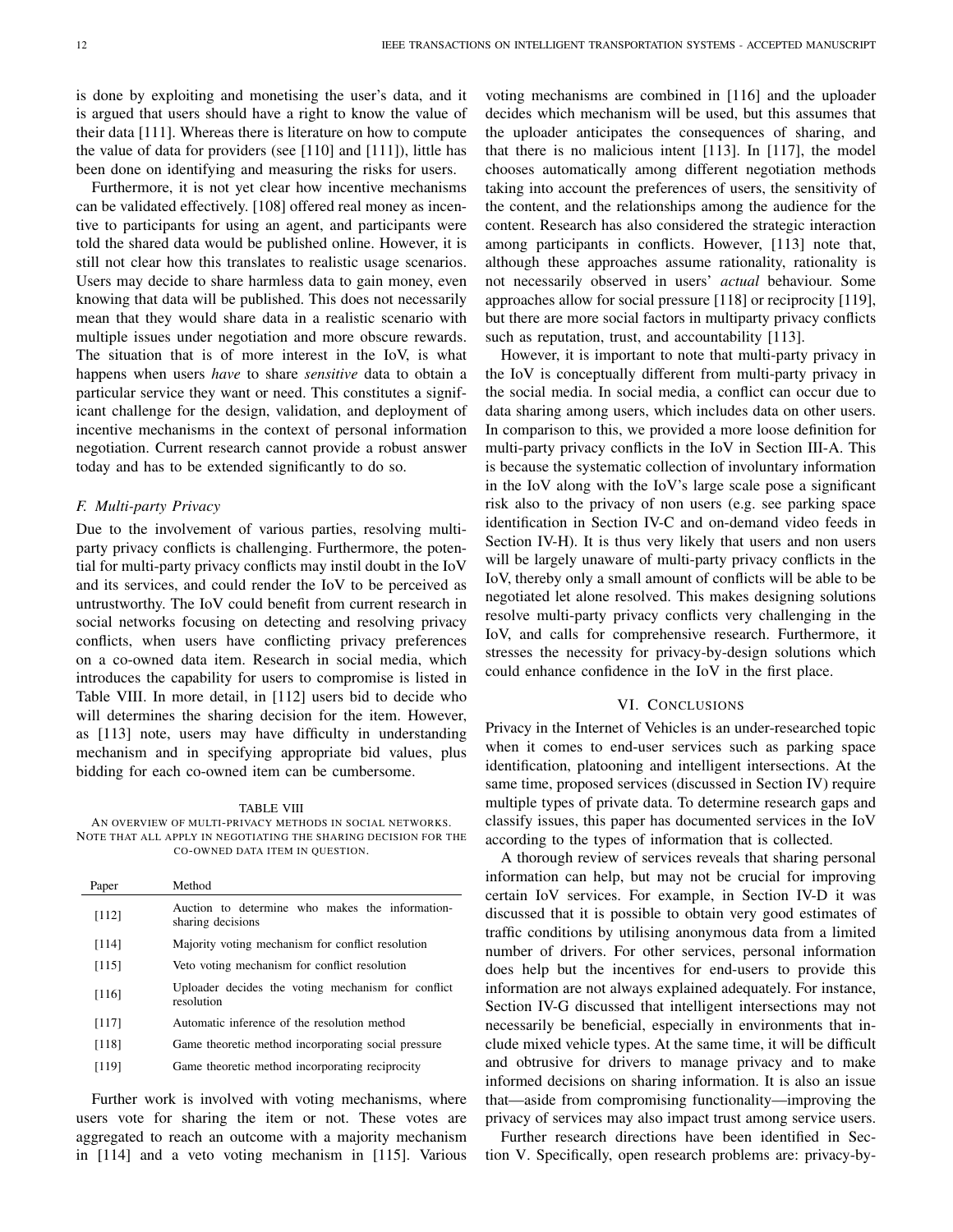

Fig. 1. Among the 31 papers that can help address privacy and trust issues in the IoV (in Tables VI-VIII), a large portion has to do with Blockchain technologies, Group Signatures, Voting Theory, Node Trustworthiness Evaluation, and Differential Privacy. Some of these further utilise Game Theory and Trust Authority-based service provision. With 'Other' we denote those approaches which are highly context specific or few in literature; that is work that utilises Privacy Labels, Virtual Trip Lines, Digital Forensics, Auctions, and Private Information Retreival.

design standardisation, establishing trust, incentives to provide information, measuring privacy and service quality trade off, consent negotiation and resolving multi-party privacy conflicts. This work has presented several approaches that can be used toward improving privacy and trust in the IoV, and a summary of the methods found is given in Figure 1. We especially believe that addressing multi-party privacy is highly significant. That is because it can affect both users of the IoV and non-users, making it difficult to track and address privacy conflicts, and easy to exploit information.

To conclude, dismissing privacy issues can lead to severe adverse effects due to the vast exchange of personal information in the IoV, as well as the large number of participants. It can result in the IoV being perceived as a monitoring system or as an intrusive technology. To alleviate such concerns and minimise opportunities for information exploitation in the IoV, it is crucial that academia, the industry, and policy makers make significant collaborative efforts to address the privacy issues and challenges this work has discussed.

#### **REFERENCES**

- [1] L. Campanile, M. Iacono, F. Marulli, and M. Mastroianni, "Privacy Regulations Challenges on Data-centric and IoT Systems: A Case Study for Smart Vehicles," in *Proc. 5th International Conference on Internet of Things (IoTBDS 2020)*, 2020.
- [2] M. N. O. Sadiku, M. Tembely, and S. M. Musa, "Internet of Vehicles: An Introduction," *Int. J. Adv. Res. Comp. Sci. Software Eng.*, vol. 8, no. 1, p. 11, 2018.
- [3] J. Cheng, J. Cheng, M. Zhou, F. Liu, S. Gao, and C. Liu, "Routing in internet of vehicles: A review," *IEEE Trans. Intell. Transp. Syst.*, vol. 16, no. 5, pp. 2339–2352, Oct. 2015.
- [4] M. Gerla, E. K. Lee, G. Pau, and U. Lee, "Internet of vehicles: From intelligent grid to autonomous cars and vehicular clouds," in *Proc. IEEE World Forum on Internet of Things, (WF-IoT '14)*, Seoul, South Korea, 2014.
- [5] F. Yang, S. Wang, J. Li, Z. Liu, and Q. Sun, "An overview of Internet of Vehicles," *China Commun.*, vol. 11, no. 10, pp. 1–15, 2014.
- [6] W. Sun, "Internet of Vehicles," *Advances in Media Technology*, vol. 5, no. 2, pp. 47–52, Jan. 2013.
- [7] X. Wang, Z. Ning, M. Zhou, X. Hu, L. Wang, Y. Zhang, F. R. Yu, and B. Hu, "Privacy-Preserving Content Dissemination for Vehicular Social Networks: Challenges and Solutions," *IEEE Commun. Surveys Tuts.*, vol. 21, no. 2, pp. 1314–1345, 2019.
- [8] m. c. schraefel, R. Gomer, A. T. Alan, G. E. H., and M. Carsten, "The Internet of Things: Interaction Challenges to Meaningful Consent at Scale," *ACM Interactions*, vol. XXIV, no. 6, pp. 26–33, 2017.
- [9] G. Yan, D. Wen, S. Olariu, and M. C. Weigle, "Security challenges in vehicular cloud computing," *IEEE Trans. Intell. Transp. Syst.*, vol. 14, no. 1, pp. 284–294, Mar. 2013.
- [10] Y. Sun, L. Wu, S. Wu, S. Li, T. Zhang, L. Zhang, J. Xu, and Y. Xiong, "Security and Privacy in the Internet of Vehicles," in *Proc. International Conference on Identification, Information, and Knowledge in the Internet of Things (IIKI '15)*, Beijing, China, 2015.
- [11] V. Tiwari and B. K. Chaurasia, "Security issues in fog computing using vehicular cloud," in *Proc. International Conference on Information, Communication, Instrumentation and Control (ICICIC, '17)*, Indore, India, Aug. 2017.
- [12] Z. Lu, G. Qu, and Z. Liu, "A Survey on Recent Advances in Vehicular Network Security, Trust, and Privacy," *IEEE Trans. Intell. Transp. Syst.*, vol. 20, no. 2, pp. 760–776, Feb. 2019.
- [13] Committee on Digital Economy Policy, OECD. (2014) Summary of the OECD Privacy Expert Roundtable. Accessed: Sep. 04, 2020. [Online]. Available: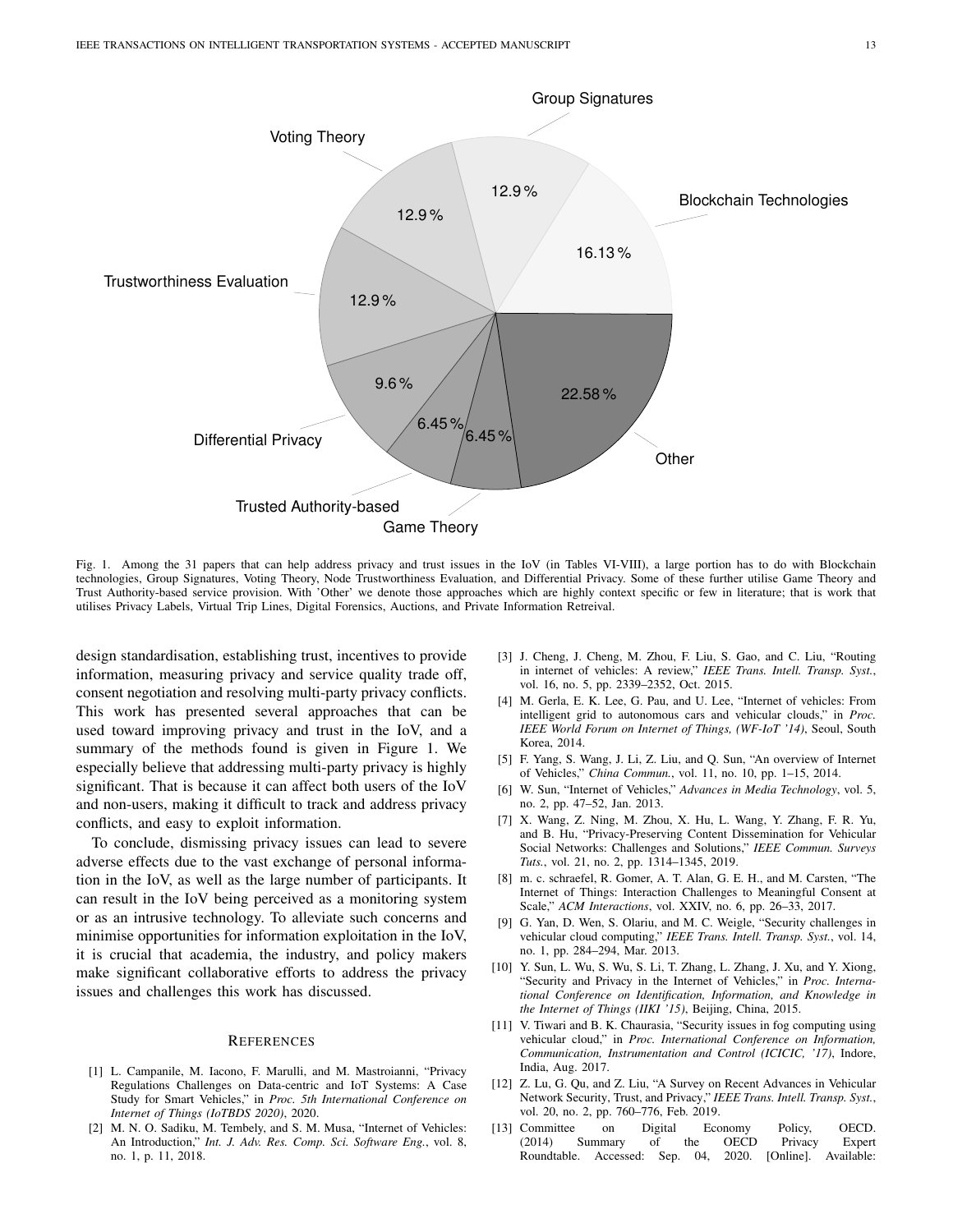https://www.oecd.org/officialdocuments/publicdisplaydocumentpdf/ ?cote=dsti/iccp/reg(2014)3&doclanguage=en

- [14] A. Dua, N. Kumar, and S. Bawa, "A systematic review on routing protocols for Vehicular Ad Hoc Networks," *Veh. Commun.*, vol. 1, no. 1, pp. 33–52, 2014.
- [15] L. Silva, N. Magaia, B. Sousa, A. Kobusińska, A. Casimiro, C. X. Mavromoustakis, G. Mastorakis, and V. H. C. de Albuquerque, "Computing Paradigms in Emerging Vehicular Environments: A Review," *IEEE/CAA J. Automatica Sinica*, vol. 8, no. 3, pp. 491–511, 2021.
- [16] I. Bhardawaj and S. Khara, "Research trends in Architecture, Security, Services and Applications of Internet of Vehicles (IOV)," in *Proc. International Conference on Computing, Power and Communication Technologies (GUCON 2018)*, Greater Noida, India, 2018, pp. 91–95.
- [17] P. Zhang, M. Zhou, and G. Fortino, "Security and trust issues in Fog computing: A survey," *Future Gener. Comput. Syst.*, vol. 88, pp. 16–27, 2018.
- [18] J. Contreras, S. Zeadally, and J. A. Guerrero-Ibanez, "Internet of Vehicles: Architecture, Protocols, and Security," *IEEE Internet Things J.*, vol. 5, no. 5, pp. 3701–3709, Oct. 2018.
- [19] O. Kaiwartya, A. H. Abdullah, Y. Cao, A. Altameem, M. Prasad, C. T. Lin, and X. Liu, "Internet of Vehicles: Motivation, Layered Architecture, Network Model, Challenges, and Future Aspects," *IEEE Access*, vol. 4, pp. 5356–5373, 2016.
- [20] E.-K. Lee, M. Gerla, G. Pau, U. Lee, and J.-H. Lim, "Internet of Vehicles: From intelligent grid to autonomous cars and vehicular fogs," *Int. J. Distrib. Sens. N.*, vol. 12, no. 9, 2016.
- [21] T. A. Butt, R. Iqbal, S. C. Shah, and T. Umar, "Social Internet of Vehicles: Architecture and enabling technologies," *Comput. Electr. Eng.*, vol. 69, pp. 68–84, 2018.
- [22] L. Maglaras, A. Al-Bayatti, Y. He, I. Wagner, and H. Janicke, "Social Internet of Vehicles for Smart Cities," *J. Sens. Actuator Netw.*, vol. 5, no. 1, p. 3, 2016.
- [23] K. M. Alam, M. Saini, and A. El Saddik, "Workload model based dynamic adaptation of social internet of vehicles," *Sensors*, vol. 15, no. 9, pp. 23 262–23 285, 2015.
- [24] M. Chen, Y. Tian, G. Fortino, J. Zhang, and I. Humar, "Cognitive Internet of Vehicles," *Comput. Commun.*, vol. 120, pp. 58–70, 2018.
- [25] K. I. Moharm, E. F. Zidane, M. M. El-Mahdy, and S. El-Tantawy, "Big Data in ITS: Concept, Case Studies, Opportunities, and Challenges," *IEEE Trans. Intell. Transp. Syst.*, vol. 20, no. 8, pp. 3189–3194, Aug. 2019.
- [26] L. Atzori, A. Iera, G. Morabito, and M. Nitti, "The social internet of things (SIoT) - When social networks meet the internet of things: Concept, architecture and network characterization," *Comput. Netw.*, vol. 56, no. 16, pp. 3594–3608, 2012.
- [27] Z. Li, Y. Chen, D. Liu, and X. Li, "Performance Analysis for an Enhanced Architecture of IoV Via Content-Centric Networking," *EURASIP J. Wirel. Comm.*, vol. 124, 2017.
- [28] M. Nitti, L. Atzori, and I. P. Cvijikj, "Friendship selection in the social internet of things: Challenges and possible strategies," *IEEE Internet Things J.*, vol. 2, no. 3, pp. 240–247, 2015.
- [29] K. M. Alam, M. Saini, and A. El Saddik, "Toward social internet of vehicles: Concept, architecture, and applications," *IEEE Access*, vol. 3, pp. 343–357, 2015.
- [30] Z. Ning, X. Hu, Z. Chen, M. Zhou, B. Hu, J. Cheng, and M. S. Obaidat, "A Cooperative Quality-Aware Service Access System for Social Internet of Vehicles," *IEEE Internet Things J.*, vol. 5, no. 4, pp. 2506–2517, 2018.
- [31] T. A. Butt, R. Iqbal, K. Salah, M. Aloqaily, and Y. Jararweh, "Privacy Management in Social Internet of Vehicles: Review, Challenges and Blockchain Based Solutions," *IEEE Access*, vol. 7, pp. 79 694–79 713, 2019.
- [32] J. Cui, X. Zhang, H. Zhong, J. Zhang, and L. Liu, "Extensible Conditional Privacy Protection Authentication Scheme for Secure Vehicular Networks in a Multi-Cloud Environment," *IEEE Trans. Inf. Forensics Security*, vol. 15, pp. 1654–1667, 2020.
- [33] M. Barati, O. Rana, I. Petri, and G. Theodorakopoulos, "GDPR Compliance Verification in Internet of Things," *IEEE Access*, vol. 8, pp. 119 697–119 709, 2020.
- [34] T. Garg, N. Kagalwalla, P. Churi, A. Pawar, and S. Deshmukh, "A survey on security and privacy issues in IoV," *Int. J. Electr. Comput. Eng*, vol. 10, no. 5, pp. 5409–5419, 2020.
- [35] X. Jia, L. Xing, J. Gao, and H. Wu, "A survey of location privacy preservation in social internet of vehicles," *IEEE Access*, vol. 8, pp. 201 966–201 984, 2020.
- [36] W. Xu, H. Zhou, N. Cheng, F. Lyu, W. Shi, J. Chen, and X. Shen, "Internet of vehicles in big data era," *IEEE/CAA J. Automatica Sinica*, vol. 5, no. 1, pp. 19–35, 2018.
- [37] P. Voigt and A. Von dem Bussche, "The eu general data protection regulation (gdpr)," *A Practical Guide, 1st Ed., Cham: Springer International Publishing*, 2017.
- [38] G. G. Fuster, *The emergence of personal data protection as a fundamental right of the EU*. Springer Science & Business, 2014, vol. 16.
- [39] M. Hossain, R. Hasan, and S. Zawoad, "Trust-IoV: A Trustworthy Forensic Investigation Framework for the Internet of Vehicles (IoV)," in *Proc. IEEE International Congress on Internet of Things (ICIOT 2017)*, Honolulu, HI, USA, 2017, pp. 25–32.
- [40] T. Zhang, H. Antunes, and S. Aggarwal, "Defending Connected Vehicles Against Malware: Challenges and a Solution Framework," *IEEE Internet Things J.*, vol. 1, no. 1, pp. 10–21, 2014.
- [41] W. Ben Jaballah, M. Conti, M. Mosbah, and C. E. Palazzi, "Fast and Secure Multihop Broadcast Solutions for Intervehicular Communication," *IEEE Trans. Intell. Transp. Syst.*, vol. 15, no. 1, pp. 433–450, 2014.
- [42] K. Koscher, A. Czeskis, F. Roesner, S. Patel, T. Kohno, S. Checkoway, D. McCoy, B. Kantor, D. Anderson, H. Shacham, and S. Savage, "Experimental Security Analysis of a Modern Automobile," in *Proc. 2010 IEEE Symposium on Security and Privacy (S&P 2010)*, 2010, pp. 447–462.
- [43] A. Francillon, B. Danev, and S. Capkun, "Relay Attacks on Passive Keyless Entry and Start Systems in Modern Cars," *IACR Cryptology*, vol. 2010, p. 332, 2010.
- [44] W. Ben Jaballah, M. Conti, M. Mosbah, and C. Palazzi, "Impact of security threats in vehicular alert messaging systems," in *Proc. 2015 IEEE International Conference on Communication Workshop (ICCW 2015)*, 2015, pp. 2627–2632.
- [45] Y. Ma, Z. Wang, H. Yang, and L. Yang, "Artificial intelligence applications in the development of autonomous vehicles: a survey,' *IEEE/CAA J. Automatica Sinica*, vol. 7, no. 2, pp. 315–329, 2020.
- [46] F. Gai, J. Zhang, P. Zhu, and X. Jiang, "Trust on the Ratee: A Trust Management System for Social Internet of Vehicles," *Wirel. Commun. Mob. Comput.*, vol. 2017, 2017.
- [47] A. Theodouli, K. Moschou, K. Votis, D. Tzovaras, J. Lauinger, and S. Steinhorst, "Towards a Blockchain-based Identity and Trust Management Framework for the IoV Ecosystem," in *Proc. Global Internet of Things Summit (GIoTS 2020)*, Dublin, Ireland, 2020, pp. 1–6.
- [48] X. Huang, D. Ye, R. Yu, and L. Shu, "Securing parked vehicle assisted fog computing with blockchain and optimal smart contract design," *IEEE/CAA J. Automatica Sinica*, vol. 7, no. 2, pp. 426–441, 2020.
- [49] C. Stach and B. Mitschang, "Privacy Management for Mobile Platforms – A Review of Concepts and Approaches," in *Proc. IEEE International Conference on Mobile Data Management (MDM '13)*, Milan, Italy, Jun. 2013.
- [50] A. Acquisti and J. Grossklags, "Privacy and rationality in individual decision making," *IEEE Secur. Priv.*, vol. 3, no. 1, pp. 26–33, 2005.
- [51] W.-C. Chiu, P.-H. Hsieh, W.-L. Wu, and C.-L. Lin, "Helmet-Mounted Display System of Motorcyclist with Collision Detecting and Navigation," in *Proc. International Conference on Internet of Vehicles (IOV '17)*, S.-L. Peng, G.-L. Lee, R. Klette, and C.-H. Hsu, Eds. Kanazawa, Japan: Springer International Publishing, Nov. 2017.
- [52] C. F. Yang, Y. H. Ju, C. Y. Hsieh, C. Y. Lin, M. H. Tsai, and H. L. Chang, "iParking – a real-time parking space monitoring and guiding system," *Veh. Commun.*, vol. 9, pp. 301–305, 2017.
- [53] S. Mathur, T. Jin, N. Kasturirangan, J. Chandrasekaran, W. Xue, M. Gruteser, and W. Trappe, "ParkNet: Drive-by Sensing of Roadside Parking Statistics," in *Proc. International Conference on Mobile Systems, Applications, and Services (MobiSys '10)*, San Francisco, CA, USA, 2010.
- [54] Y.-L. Hu, C.-Y. Wang, C.-K. Kao, S.-Y. Chang, D. S. L. Wei, Y. Huang, I.-Y. Chen, and S.-Y. Kuo, "Toward Fog-Based Event-Driven Services for Internet of {Vehicles}: Design and Evaluation," in *Proc. International Conference on Internet of Vehicles (IOV '17)*, S.-L. Peng, G.- L. Lee, R. Klette, and C.-H. Hsu, Eds. Kanazawa, Japan: Springer International Publishing, Nov. 2017.
- [55] J. Wan, J. Liu, Z. Shao, A. V. Vasilakos, M. Imran, and K. Zhou, "Mobile crowd sensing for traffic prediction in internet of vehicles," *Sensors*, vol. 16, no. 1, p. 88, 2016.
- [56] P. Mohan, V. N. Padmanabhan, and R. Ramjee, "Nericell: Rich Monitoring of Road and Traffic Conditions Using Mobile Smartphones," in *Proc. Conference on Embedded Network Sensor Systems (SenSys '08)*, Raleigh, NC, USA, 2008.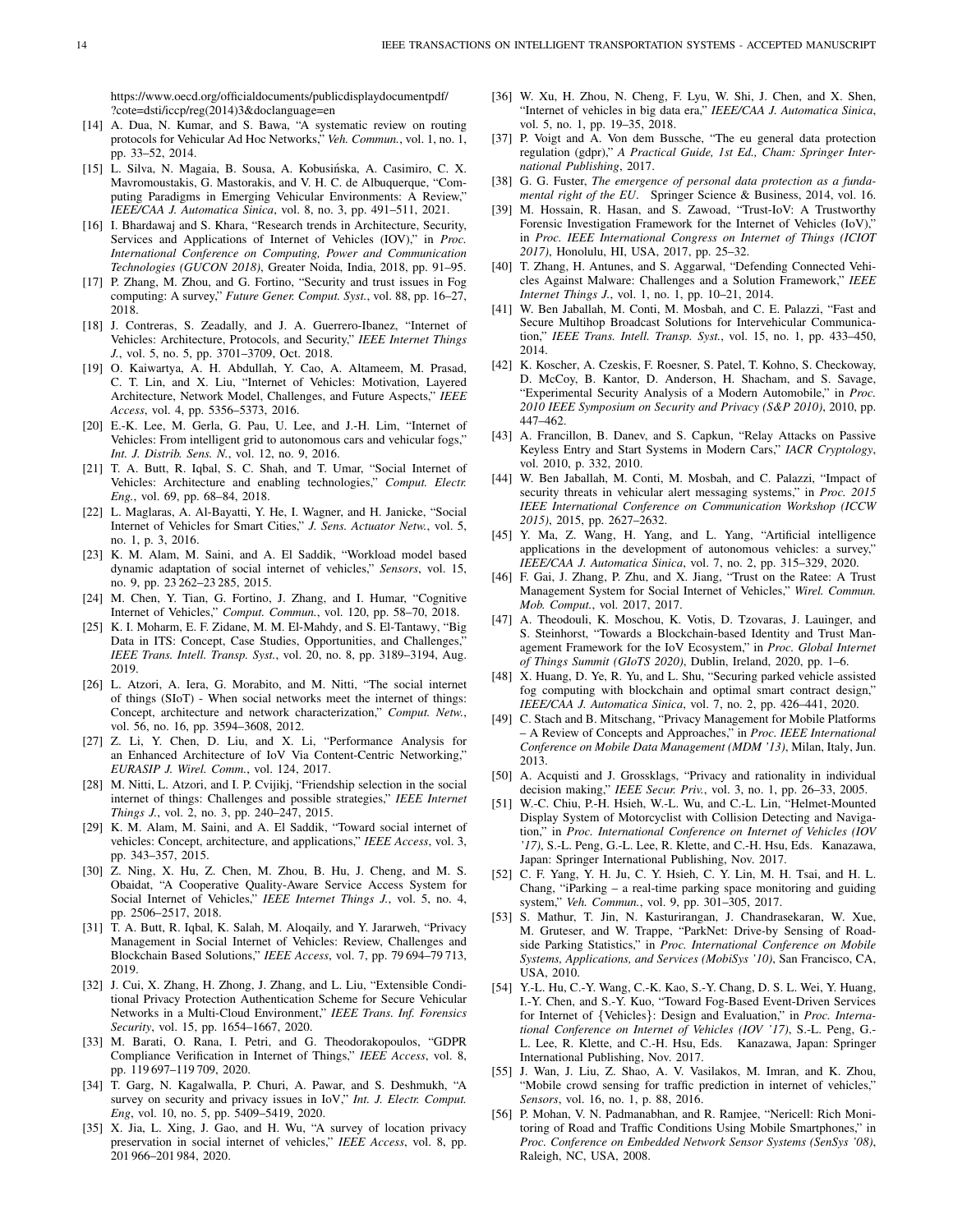- [57] W. Zong, Z. Liu, S. Yang, Q. Yuan, and F. Yang, "Multi-Task Oriented Participant Recruitment for Vehicular Crowdsensing," in *Proc. International Conference on Internet of Vehicles (IOV '17)*, S.-L. Peng, G.-L. Lee, R. Klette, and C.-H. Hsu, Eds., Kanazawa, Japan, Nov. 2017.
- [58] B. Hull, V. Bychkovsky, Y. Zhang, K. Chen, M. Goraczko, A. Miu, E. Shih, H. Balakrishnan, and S. Madden, "CarTel: A Distributed Mobile Sensor Computing System," in *Proc. International Conference on Embedded Networked Sensor Systems (SenSys '06)*, Boulder, Colorado, USA, 2006.
- [59] K. Ali, D. Al-Yaseen, A. Ejaz, T. Javed, and H. S. Hassanein, "CrowdITS: Crowdsourcing in intelligent transportation systems," in *Proc. IEEE Wireless Communications and Networking Conference (WCNC '12)*, Shanghai, China, Apr. 2012.
- [60] T. Lei, S. Wang, J. Li, and F. Yang, "A cooperative route choice approach via virtual vehicle in IoV," *Veh. Commun.*, vol. 9, pp. 281– 287, 2017.
- [61] M. M. de Weerdt, S. Stein, E. H. Gerding, V. Robu, and N. R. Jennings, "Intention-Aware Routing of Electric Vehicles," *IEEE Trans. Intell. Transp. Syst.*, vol. 17, no. 5, pp. 1472–1482, May 2016.
- [62] P. Dutta, "Coordinating rendezvous points for inductive power transfer between electric vehicles to increase effective driving distance," in *Proc. International Conference on Connected Vehicles and Expo (ICCVE '13)*, Las Vegas, NV, USA, 2013.
- [63] H. Wang, Z. Li, X. Zhu, and Z. Liu, "A Full Service Model for Vehicle Scheduling in One-Way Electric Vehicle Car-Sharing Systems," in *Proc. International Conference on Internet of Vehicles (IOV '15)*, C.-H. Hsu, F. Xia, X. Liu, and S. Wang, Eds., Chengdu, China, Dec. 2015.
- [64] S. Smaldone, L. Han, P. Shankar, and L. Iftode, "RoadSpeak: Enabling Voice Chat on Roadways using Vehicular Social Networks," in *Proc. Workshop on Social Network Systems (SocialNets '08)*, New York, NY, USA, 2008.
- [65] W. Sha, D. Kwak, B. Nath, and L. Iftode, "Social vehicle navigation: Integrating Shared Driving Experience into Vehicle Navigation," in *Proc. Workshop on Mobile Computing Systems and Applications (HotMobile '13)*, New York, NY, USA, 2013.
- [66] U. Lee, B. Zhou, M. Gerla, E. Magistretti, P. Bellavista, and A. Corradi, "Mobeyes: Smart mobs for urban monitoring with a vehicular sensor network," *IEEE Wireless Commun.*, vol. 13, no. 5, pp. 52–57, Oct. 2006.
- [67] M. Chen, F. Li, J. Lei, Z. Zeng, Q. Han, and Q. Chen, "Driving fatigue detecting method based on temperature insensitive ECG parameters," in *Proc. International Conference on Internet of Vehicles (IOV '17)*, S.-L. Peng, G.-L. Lee, R. Klette, and C.-H. Hsu, Eds. Kanazawa, Japan: Springer International Publishing, Nov. 2017.
- [68] F. Browand, J. McArthur, and C. Radovich, "Fuel Saving Achieved in the Field Test of Two Tandem Trucks," UC Berkeley, Partners for Advanced Transportation Technology, California, Tech. Rep. UCB-ITS-PRR-2004-20, 2004.
- [69] C. Bergenhem, Q. Huang, A. Benminoun, and T. Robinson, "Challenges of platooning on public motorways," in *Proc. World Congress on Intelligent Transport Systems*, Busan , South Korea, 2010.
- [70] J. Kjellberg, "Implementing control algorithms for platooning based on V2V communication," Ph.D. dissertation, KTH Royal Institute of Technology, Stockholm, Sweden, 2011.
- [71] C. Bergenhem, S. Shladover, E. Coelingh, C. Englund, and S. Tsugawa, "Overview of platooning systems," in *Proc. World Congress on Intelligent Transpor Systems*, Vienna, Austria, Oct. 2012.
- [72] S. Tsugawa, "Results and issues of an automated truck platoon within the energy ITS project," in *Proc. IEEE Intelligent Vehicles Symposium*, Dearborn, MI, USA, Jun. 2014, pp. 642–647.
- [73] K. Dresner and P. Stone, "A Multiagent Approach to Autonomous Intersection Management," *J. Artif. Intell. Res.*, vol. 31, pp. 591–656, 2008.
- [74] H. Kowshik, D. Caveney, and P. R. Kumar, "Provable Systemwide Safety in Intelligent Intersections," *IEEE Trans. Veh. Technol.*, vol. 60, no. 3, pp. 804–818, Mar. 2011.
- [75] J. Lee and B. Park, "Development and Evaluation of a Cooperative Vehicle Intersection Control Algorithm Under the Connected Vehicles Environment," *IEEE Trans. Intell. Transp. Syst.*, vol. 13, no. 1, pp. 81–90, Mar. 2012.
- [76] J. Wu, A. Abbas-Turki, and A. El Moudni, "Cooperative driving: An ant colony system for autonomous intersection management," *Appl. Intell.*, vol. 37, no. 2, pp. 207–222, Sep. 2012.
- [77] D. Carlino, S. D. Boyles, and P. Stone, "Auction-based autonomous intersection management," in *Proc. IEEE Conference on Intelligent*

*Transportation Systems (ITSC '13)*, The Hague, Netherlands, Oct. 2013.

- [78] K. Kim and P. R. Kumar, "An MPC-Based Approach to Provable System-Wide Safety and Liveness of Autonomous Ground Traffic," *IEEE Trans. Autom. Control*, vol. 59, no. 12, pp. 3341–3356, Dec. 2014.
- [79] Q. Lu and K. Kyoung-Dae, "Intelligent Intersection Management of Autonomous Traffic Using Discrete-Time Occupancies Trajectory," *J. Traffic. Logist. Eng.*, vol. 4, no. 1, pp. 1–6, Jun. 2016.
- [80] J. Cheng, W. Wu, J. Cao, and K. Li, "Fuzzy Group-Based Intersection Control via Vehicular Networks for Smart Transportations," *IEEE Trans. Ind. Informat.*, vol. 13, no. 2, pp. 751–758, Apr. 2017.
- [81] B. Zheng, C. Lin, H. Liang, S. Shiraishi, W. Li, and Q. Zhu, "Delay-Aware Design, Analysis and Verification of Intelligent Intersection Management," in *Proc. IEEE International Conference on Smart Computing (SMARTCOMP '17)*, Hong Kong, China, May 2017.
- [82] O. Barzilai, N. Voloch, A. Hasgall, O. L. Steiner, and N. Ahituv, "Traffic Control in a Smart Intersection by an Algorithm with Social Priorities," *Contemp. Eng. Sci.*, vol. 11, no. 31, pp. 1499–1511, 2018.
- [83] B. Hoh, M. Gruteser, R. Herring, J. Ban, D. Work, J.-C. Herrera, A. M. Bayen, M. Annavaram, and Q. Jacobson, "Virtual Trip Lines for Distributed Privacy-preserving Traffic Monitoring," in *Proc. International Conference on Mobile Systems, Applications, and Services (MobiSys '08)*, Breckenridge, CO, USA, 2008.
- [84] J. C. Herrera, D. B. Work, R. Herring, X. J. Ban, Q. Jacobson, and A. M. Bayen, "Evaluation of traffic data obtained via GPS-enabled mobile phones: The Mobile Century field experiment," *Transport. Res. C-Emer.*, vol. 18, no. 4, pp. 568–583, Aug. 2010.
- [85] Z. Sun and X. J. Ban, "Vehicle trajectory reconstruction for signalized intersections using mobile traffic sensors," *Transport. Res. C-Emer.*, vol. 36, pp. 268–283, Nov. 2013.
- [86] N. Marković, P. Sekuła, Z. V. Laan, G. Andrienko, and N. Andrienko, "Applications of Trajectory Data From the Perspective of a Road Transportation Agency: Literature Review and Maryland Case Study," *IEEE Trans. Intell. Transp. Syst.*, vol. 20, no. 5, pp. 1858–1869, May 2019.
- [87] S. Tsugawa, "An Overview on an Automated Truck Platoon within the Energy ITS Project," *IFAC Proc. Vol.*, vol. 46, no. 21, pp. 41–46, Jan. 2013.
- [88] J. B. Michael, D. N. Godbole, J. Lygeros, and R. Sengupta, "Capacity Analysis of Traffic Flow Over a Single-Lane Automated Highway System," *J. Intell. Transport. S.*, vol. 4, no. 1-2, pp. 49–80, Jan. 1998.
- [89] S. Kumar, L. Shi, N. Ahmed, S. Gil, D. Katabi, and D. Rus, "CarSpeak: A Content-centric Network for Autonomous Driving," in *Proc. Conference on Applications, Technologies, Architectures, and Protocols for Computer Communication (SIGCOMM '12)*, Helsinki, Finland, 2012.
- [90] J. Wang, H. Liu, H. Bao, B. Bennett, and C. Flores-Montoya, "Target Localization and Navigation with Directed Radio Sensing in Wireless Sensor Networks," in *Proc. International Conference on Internet of Vehicles (IOV '15)*, C.-H. Hsu, F. Xia, X. Liu, and S. Wang, Eds., Chengdu, China, Dec. 2015, pp. 101–113.
- [91] L. Chen and C. Englund, "Cooperative Intersection Management: A Survey," *IEEE Trans. Intell. Transp. Syst.*, vol. 17, no. 2, pp. 570–586, 2016.
- [92] Q. Li, F. Qiao, X. Wang, and L. Yu, "Drivers' smart advisory system improves driving performance at STOP sign intersections," *J. Traffic Transp. Eng.*, vol. 4, no. 3, pp. 262–271, Jun. 2017.
- [93] UK Autodrive and Cambridge University. (2017) Study on user acceptance of driverless cars. Accessed: Sep. 04, 2020. [Online]. Available: http://www.ukautodrive.com/ survey-finds-uk-public-still-open-minded-about-self-driving-vehicles
- [94] Deloitte Global Automotive. (2020) Exploring Consumer Trends on the Future of Automotive Retail. Accessed: Sep. 04, 2020. [Online]. Available: https://www2.deloitte.com/us/en/pages/manufacturing/ articles/automotive-trends-millennials-consumer-study.html
- [95] G. Sikander and S. Anwar, "Driver Fatigue Detection Systems: A Review," *IEEE Trans. Intell. Transp. Syst.*, vol. 20, no. 6, pp. 2339– 2352, Jun. 2019.
- [96] Z. Tan, C. Wang, C. Yan, M. Zhou, and C. Jiang, "Protecting Privacy of Location-Based Services in Road Networks," *IEEE Trans. Intell. Transp. Syst.*, pp. 1–14, 2020.
- [97] J. M. Abowd, "How Will Statistical Agencies Operate When All Data Are Private," *J. Priv. Confidentiality*, vol. 7, no. 3, May 2017.
- [98] A. Wood, M. Altman, A. Bembenek, M. Bun, M. Gaboardi, J. Honaker, K. Nissim, D. R. O'Brien, T. Steinke, and S. Vadhan, "Differential Privacy: A Primer for a Non-Technical Audience," *Vanderbilt J. Entertain. Technol. Law*, vol. 21, pp. 209–276, 2018.